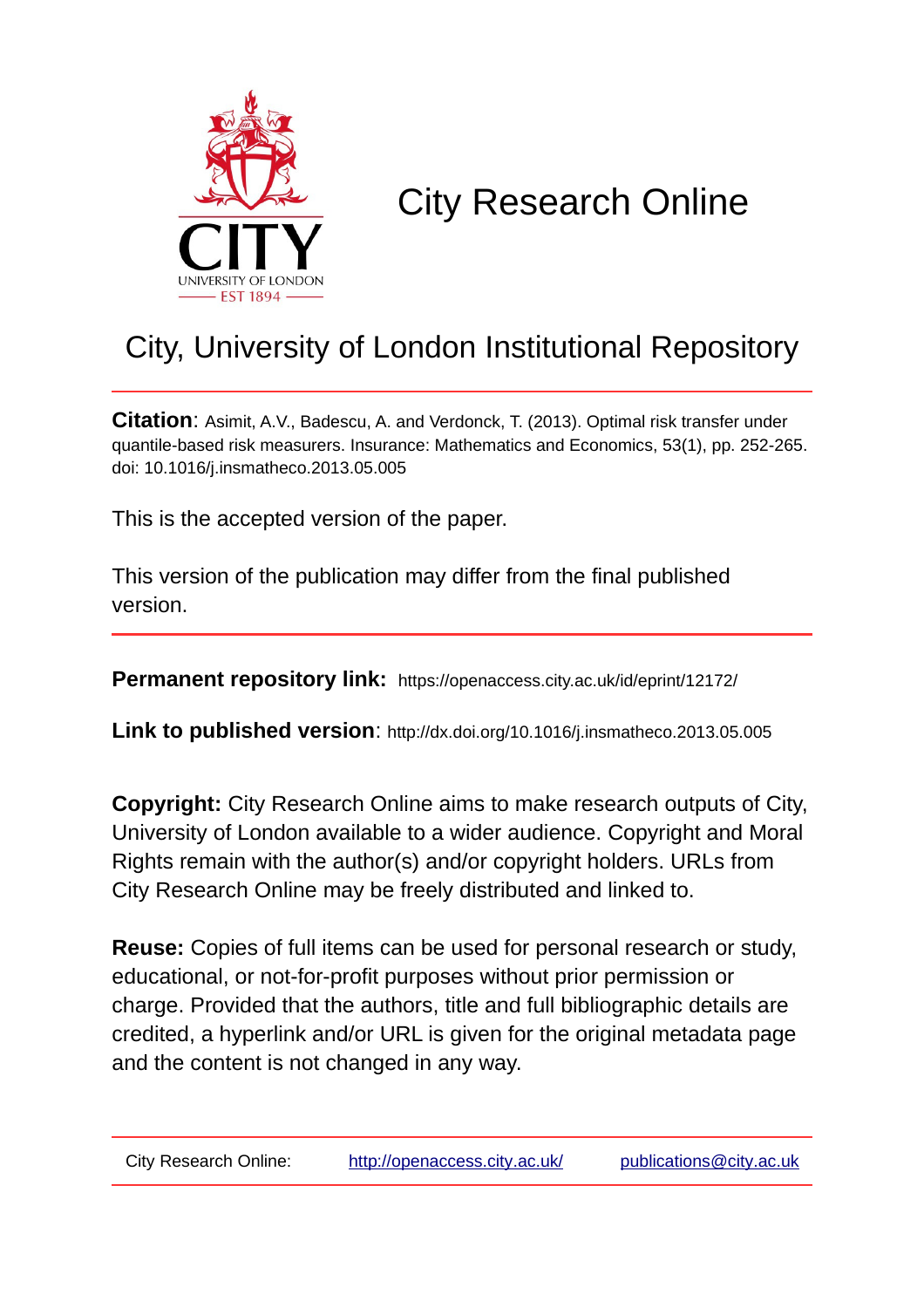#### Optimal Risk Transfer under Quantile-Based Risk Measures

ALEXANDRU V.  $A \text{SIMIT}^1$ 

Cass Business School, City University, London EC1Y 8TZ, United Kingdom. E-mail: asimit@city.ac.uk

Alexandru M. Badescu

Department of Mathematics and Statistics, University of Calgary, Calgary, Alberta T2N  $1N<sub>4</sub>$ , Canada. E-mail: abadescu@math.ucalgary.ca

#### TIM VERDONCK

Department of Mathematics, KU Leuven, 3001 Heverlee, Belgium E-mail: tim.verdonck@wis.kuleuven.be June 12, 2013

Abstract. The classical problem of identifying the optimal risk transfer from one insurance company to multiple reinsurance companies is examined under some quantilebased risk measure criteria. We develop a new methodology via a two-stage optimisation procedure which allows us to not only recover some existing results in the literature, but also makes possible the analysis of high dimensional problems in which the insurance company diversifies its risk with multiple reinsurance counter-parties, where the insurer risk position and the premium charged by the reinsurers are functions of the underlying risk quantile. Closed form solutions are elaborated for some particular settings, although numerical methods for the second part of our procedure represent viable alternatives for the ease of implementing it in more complex scenarios. Furthermore, we discuss some approaches to obtain more robust results.

Keywords and phrases: Expected Shortfall, Distorted Risk Measure, Premium Principle, Optimal Reinsurance, Truncated Tail-Value-at-Risk , Value-at-Risk.

#### 1. INTRODUCTION

The optimality problem of the risk transfer contract between two insurance companies within a one-period setting appears in different forms in the literature. The first attempts are attributed to Borch (1960) and Arrow (1963) where maximising the expected utility defines the optimality criterion. Further extensions have been developed for various decision criteria that depend on the risk measure choice (for example, see Heerwaarden et al., 1989, Young, 1999, Kaluska, 2001 and 2005, Verlaak and Beirlant, 2003, Kaluszka and Okolewski, 2008, Ludrovski and Young, 2009). Decisions based on two particular risk measures, Value-at-risk (VaR) and Expected Shortfall (ES), are considered by Cai et al. (2008), Cheung (2010) and Chi and Tan (2011). All of the afore-mentioned papers deal with the one-period model. The classical risk model setting has been successfully studied in the literature by Centeno and Guerra (2010) and Guerra and Centeno (2008 and 2010), via maximisation of the adjustment coefficient.

There are two parties involved in a reinsurance contract: the *insurer* or *cedent* who has an interest in transferring part of its risk, and the *reinsurer*. Let  $X \geq 0$  be the total loss amount incurred during the duration of the insurance contract, with distribution function denoted by  $F(\cdot)$ and survival function  $\bar{F}(\cdot) = 1 - F(\cdot)$ . In addition, the right end-point  $x_F := \inf\{z \in \Re : F(z) = 1\}$ of the loss distribution can be either finite or infinite. The reinsurance company agrees to pay,  $R[X]$ , the amount by which the entire loss exceeds the insurer amount,  $I[X]$ . Thus,  $I[X] + R[X] = X$ . There are many possible reinsurance arrangements, which depend on the particular choice of the

<sup>&</sup>lt;sup>1</sup>Corresponding author. Phone:  $+44(0)2070405282$ . Fax:  $+44(0)2070408572$ .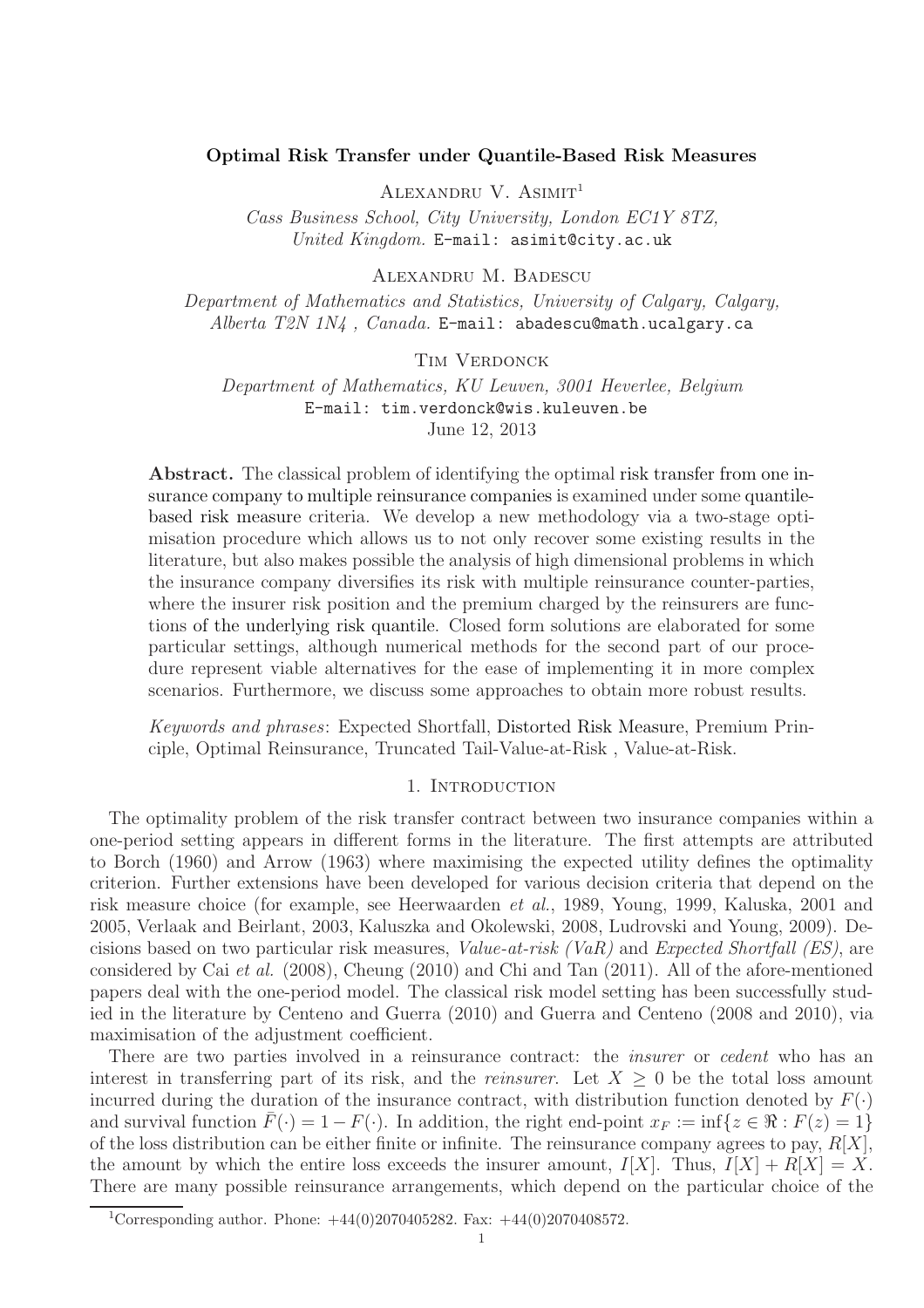insurer and reinsurer of sharing the premiums and underwritten risks. For example, the liabilities are shared in a fixed proportion under *proportional* reinsurance and therefore  $I[X] = cX$ , where  $0 < c < 1$  is a constant. Another common arrangement is the *stop-loss* reinsurance contracts, for which the cedent loss is limited to a fixed amount,  $M$ , known as *retention limit*. The net amount paid by the insurer is therefore given by  $\min\{X, M\} := X \wedge M$ .

The reinsurer premium,  $\mathbf{P}(R[X])$ , is usually assumed to satisfy  $\mathbf{P}(R[X]) \geq \mathbf{E}(R[X])$ , since otherwise the risk bearer would become insolvent almost surely. Obviously, the total insurer loss becomes

$$
\mathbf{L}(R[X]) := I[X] + \mathbf{P}(R[X]).
$$

The aim of this paper is to identify the optimal arrangement that lays the cedent in the best possible situation towards the risk. That is, we intend to minimise  $\varphi_I(L(R[X]))$  over a set of feasible reinsurance contracts, where  $\varphi_I$  represents a measure of the risk taken by the insurer. Motivated by the standard regulatory requirements developed within the insurance industry, the risk exposures are measured via VaR and ES risk measures. The VaR of a generic loss variable Z at a confidence level  $\alpha$ ,  $VaR_{\alpha}(Z)$ , represents the minimum amount of capital that makes the insurance company to be solvent at least  $\alpha$ % of the time. The mathematical formulation is then given by

$$
VaR_{\alpha}(Z):=\inf\{z\geq z_0:\Pr(Z\leq z)\geq\alpha\},\
$$

where  $z_0 := \sup\{z \in \mathbb{R} : \Pr(Z \leq z) = 0\}$  represents the left end point of the distribution of Z. The ES at a confidence level  $\alpha$ ,  $ES_{\alpha}(Z)$ , evaluates the expected loss amount incurred among the worst  $(1 - \alpha)$ % scenarios. Clearly, ES represents a more conservative risk measure than VaR, especially in the situation in which both risk quantifications are made at the same confidence level. The ES has multiple formulations in the literature, and the comprehensive papers on this topic of Acerbi and Tasche (2002) and Hürlimann (2003) may help in clarifying the differences between equivalent representations. We only refer to the next definition:

$$
ES_{\alpha}(Z) := \frac{1}{1-\alpha} \int_{\alpha}^{1} VaR_{s}(Z) ds = VaR_{\alpha}(Z) + \frac{1}{1-\alpha} \mathbf{E}(Z - VaR_{\alpha}(Z))_{+},
$$
(1.1)

where  $(z)_+ = \max\{z, 0\}$ . Interestingly, this risk measure is a special case of the Haezendonck-Goovaerts class, which was introduced many years ago by Haezendonck and Goovaerts (1982). Further details can be found in Bellini and Rosazza Gianin (2012), Goovaerts et al. (2004 and 2012) and the references therein.

As a result of the translation invariance property of the three risk measures, the following holds

$$
\varphi_I\Big(\mathbf{L}\big(R[X]\big)\Big)=\varphi_I\big(I[X]\big)+\mathbf{P}\big(R[X]\big).
$$

In order to avoid potential moral hazard issues related to the reinsurance arrangement, the set of feasible contracts is given by

$$
\mathcal{F} := \{ R(\cdot) : I(x) = x - R(x) \text{ and } R(x) \text{ are non-decreasing functions} \}.
$$

It is useful to note that  $R \in \mathcal{F}$  implies that the functions I and R are Lipschitz functions with unit constants, i.e.  $|I(y)-I(x)| \le |y-x|$  and  $|R(y)-R(x)| \le |y-x|$  are true for all  $x, y \ge 0$ . Therefore, our optimisation problem is reduced to

$$
\min_{R \in \mathcal{F}} \left\{ \varphi_I(X) - \varphi_I(R[X]) + \mathbf{P}(R[X]) \right\},\tag{1.2}
$$

since  $I[X]$  and  $R[X]$  are co-monotone random variables (for details, see Dhaene *et al.*, 2002 a and b, Denuit et al., 2005). In other words, the co-monotonicity property implies that

$$
\varphi_I(X) = \varphi_I(I[X]) + \varphi_I(R[X]).
$$

It should be noted that we give explicit derivations whenever the insurer's risk position is evaluated via the ES and VaR risk measures, but our procedure can be easily applied to any risk measure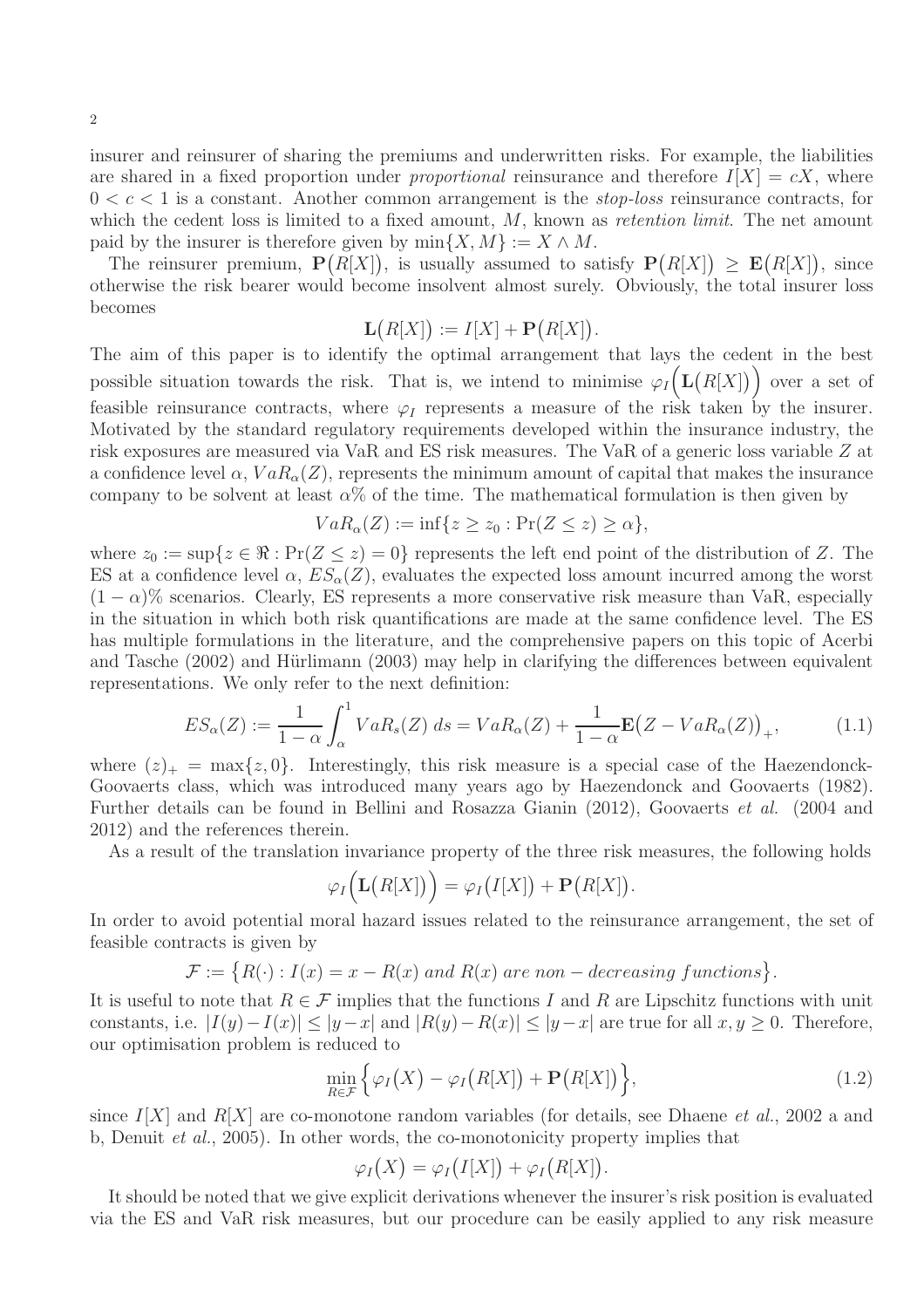3

that is a function of the risk quantile. In Section 4, we will illustrate this for a more robust risk measure, namely the *Truncated Tail Value-at-Risk (TrTVaR)*. A large class of such risk measures is given by

$$
M_{\Phi}(Z) := \int_0^1 VaR_s(Z)\Phi(s) \ ds,
$$

where the function  $\Phi(\cdot)$  has certain properties. This class is known as the *distorted* (see Wang and Young, 1998 and Jones and Zitikis, 2003) and *spectral* (see Acerbi, 2002) class of risk measures, respectively. Therefore, our procedure is widely applicable to situations in which the insurer risk position is evaluated via many well-known risk measures.

A common premium principle used in practice is the expected value principle. That is, the reinsurer premium is loaded as follows:

$$
\mathbf{P}(R[X]) = (1+\rho)\mathbf{E}(R[X]),
$$

where  $\rho > 0$  is known as the *security loading factor*. The main problem defined by equation 1.2 has been previously investigated in the literature when the insurer has set VaR or ES as the baseline risk measure. Cai et al. (2008) and Cheung (2010) found the optimal reinsurance contract over a class of convex functions  $R(\cdot)$ . Note that both papers assume  $F(\cdot)$  to be a strictly increasing and continuous function, and therefore their Conditional Tail Expectation evaluation coincides with that of ES. Chi and Tan (2011) elaborate a two-stage optimisation procedure to solve the VaR and ES problem, where the solution of the first problem is given a priori.

Once again, our procedure can be applied to other premium principles that are functions of the underlying risk quantile. Section 3 contains some distorted premium principles that should help in supporting our statement. The expected value principle is chosen only for the sake of exposition, and also to recover some existing results from the literature.

So far, it has been implicitly assumed that the insurer may transfer the risk to only one reinsurance counter-party. More realistic situations involve multiple reinsurance risk transfers available on the market. It is likely that each reinsurer has its own pricing model, and the cedent may choose to transfer specific layers from the total risk to competitive companies. Therefore, the insurer may improve the diversification gain by sharing the loss with multiple reinsurance counter-parties. At this point, it is worth mentioning that all previously-mentioned papers assume the reinsurance market to consist of only one agent.

In this paper, we present a general two-stage based algorithm for identifying optimal arrangements when the insurer risk is diversified through multiple reinsurance agreements. More specifically, we investigate some optimisation problems within a trivariate risk transfer setting with different assumptions regarding the premium principles used by the two reinsurance counter-parties. According to our knowledge, the proposed method represents the only choice for an insurance company of taking advantage of different available reinsurance pricing schemes on the market. However, this situation tends to be cumbersome if more than two reinsurance companies are potential players in the risk transfer game. We derive closed form solutions for two particular scenarios, but numerical methods are required for solving the second stage problem in order to overcome this potential computational issue. In the one dimensional reinsurance market case, our approach can also be viewed as an alternative solution to existing methods, but we clearly derive the solution of the first optimisation problem. However, our proposed method has the advantage of solving more complex situations, whenever the insurer's risk position and the reinsurer premiums are functions of the risk quantile. Note that our approach can be extended to many more reinsurance companies than just two.

The rest of the paper is organized as follows. The next section gives a different perspective for the ideal ES and VaR-based reinsurance arrangement under the assumption that there is only one reinsurance company on the market, for which some of the results can already be found in the existing literature. The third section illustrates some VaR and ES-based optimal decisions for an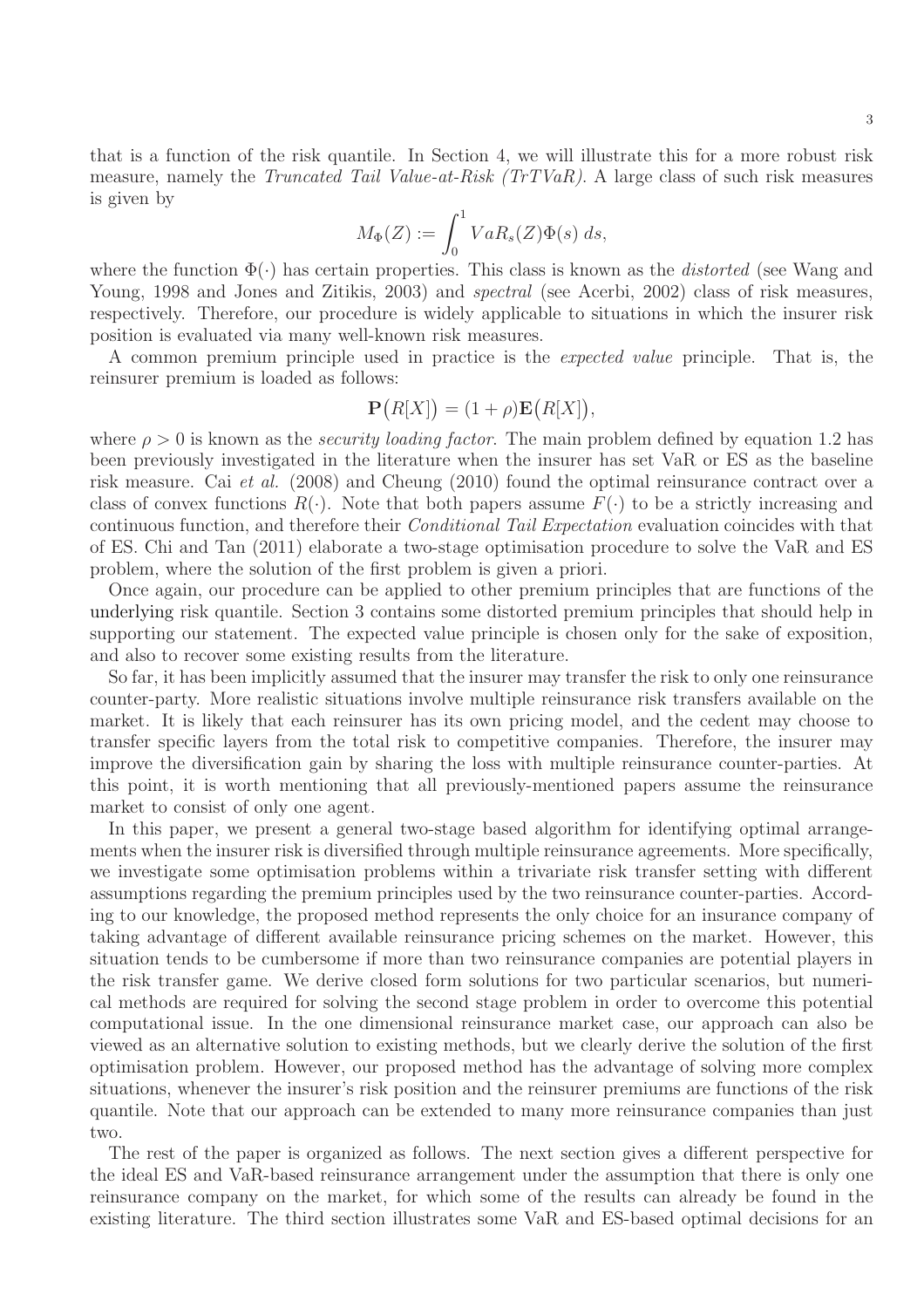insurer, whenever the cedent shares the risk with two other reinsurance agents. The fourth section deals with robust estimation of the optimal reinsurance arrangement. In this section we will also obtain the ideal TrTVaR-based reinsurance arrangement given that there is only one reinsurance company on the market. The final section comprises a numerical analysis of some of our main results.

#### 2. Optimal Single Reinsurance Contract

The current section explains our method of finding the optimal risk transfer whenever there is only one reinsurance company. This lays the foundation for extending our methodology to more complex situations where multiple risk absorbers are available to the risk transfer initiator. This section also provides an alternative proof for some existing results in the literature, and additionally, we are able to find all optimal solutions via our constructive methodology. Expected value premium principle is set to be used by the reinsurer, while the insurer risk is measured by VaR and ES, as has been anticipated in the previous section. These settings are chosen to simply explain our constructive method, but one may apply it for any situation in which the insurer's criterion and reinsurance premium are functions of the underlying risk quantile. The method consists of a twostage optimisation problem, where the first one is an infinite dimensional problem, while the second stage becomes a classical constrained optimisation problem. Therefore, the first stage is the key step in our procedure, and it can be solved as shown in Proposition 2.1.

**Proposition 2.1.** Let  $f(\cdot)$  be a real valued function defined on  $[s_1, s_2]$  with  $0 \le s_1 \le s_2 \le 1$ . Then,

$$
\min_{R \in \mathcal{F}} \int_{s_1}^{s_2} f(s)R\big( VaR_s(X)\big) ds \quad subject \quad R\big( VaR_{s_1}(X)\big) = \xi_1, R\big( VaR_{s_2}(X)\big) = \xi_2,
$$

is uniquely solved by

$$
R^*[X; \xi_1, \xi_2] = \begin{cases} (X - VaR_{s_1}(X) + \xi_1) \wedge \xi_2, & \text{if } f(s) < 0 \text{ for all } s_1 \le s \le s_2 \\ \xi_1 + (X - VaR_{s_2}(X) + \xi_2 - \xi_1)_+, & \text{if } f(s) > 0 \text{ for all } s_1 \le s \le s_2 \end{cases}
$$

where  $(\xi_1, \xi_2)$  are some constants such that  $0 \leq \xi_2 - \xi_1 \leq VaR_{s_2}(X) - VaR_{s_1}(X)$ .

*Proof.* Without loss of generality, we may only investigate the case in which  $\xi_1 = 0$  and  $\xi_2 = \xi$ . Let  $R \in \mathcal{F}$  be a generic risk transfer function such that  $R(VaR_{s_1}(X)) = \xi_1$ ,  $R(VaR_{s_2}(X)) = \xi_2$ . We first assume that the function  $f(\cdot)$  takes only negative values, and we show that  $R(x) \leq R^*(x; 0, \xi)$ holds for all  $x \in [VaR_{s_1}(X), VaR_{s_2}(X)]$ . If there exists  $x_0 \in [VaR_{s_1}(X), VaR_{s_2}(X)]$  satisfying  $R^*(x_0; 0, \xi) < R(x_0)$ , then  $x_0 < \xi$  due to the boundary condition. Thus,

$$
R(x_0) - R(VaR_{s_1}(X)) = R(x_0) > R^*(x_0; 0, \xi) = x_0 - VaR_{s_1}(X),
$$

which contradicts the Lipschitz continuity property. Therefore, the first scenario is concluded.

Similarly, if  $f(\cdot)$  takes only positive values, then it is sufficient to show that  $R(x) \geq R^*(x; 0, \xi)$ holds for all  $x \in [VaR_{s_1}(X), VaR_{s_2}(X)]$ . If there exists  $x_0 \in [VaR_{s_1}(X), VaR_{s_2}(X)]$  satisfying  $R(x_0) < R^*(x_0; 0, \xi)$ , then  $VaR_{s_2}(X) - \xi < x_0 \le VaR_{s_2}(X)$  due to the boundary condition. Thus,

$$
R(VaR_{s_2}(X)) - R(x_0) = \xi - R(x_0) > \xi - R^*(x_0; 0, \xi) = VaR_{s_2}(X) - x_0,
$$

which contradicts the Lipschitz continuity property. Thus, the first proof is now complete.  $\Box$ 

We are now ready to exemplify our procedure, and we start out with the VaR criterion, which is given in Theorem 2.1.

**Theorem 2.1.** Let  $\rho^* = \rho/(1+\rho)$ . The VaR-based optimal decision that minimises the insurer total loss from 1.2 is given by

$$
R^*[X] = (X - VaR_{\rho^*}(X))_+ \wedge (VaR_{\alpha}(X) - VaR_{\rho^*}(X))_+.
$$
\n(2.1)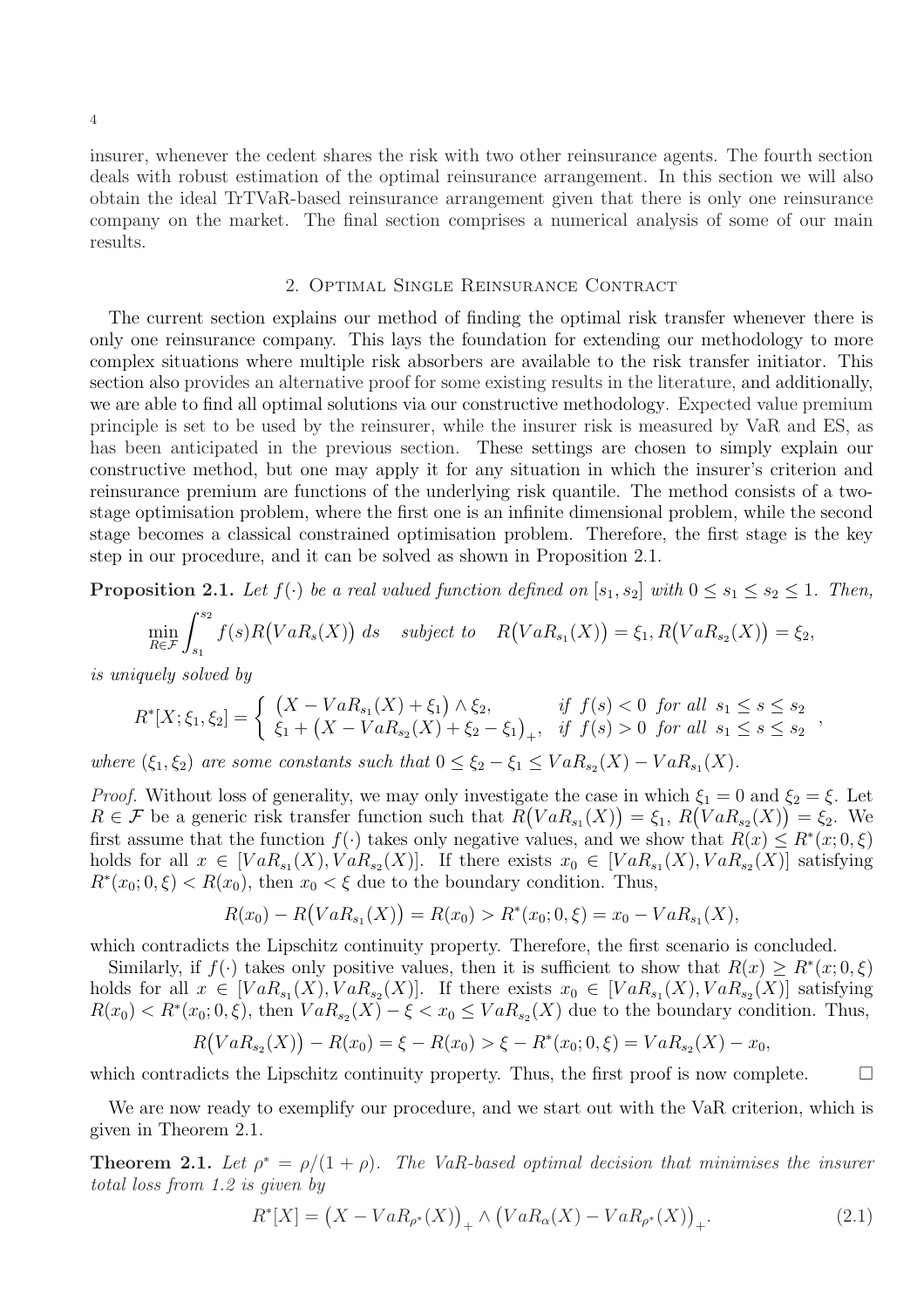Therefore, the corresponding cedent risk becomes

$$
VaR_{\alpha}\Big(\mathbf{L}\big(R^*[X]\big)\Big) = VaR_{\alpha}(X) \wedge VaR_{\rho^*}(X) + (1+\rho) \int_{VaR_{\alpha}(X)\wedge VaR_{\rho^*}(X)}^{VaR_{\alpha}(X)} \bar{F}(x) dx.
$$
 (2.2)

Proof. Recall that we need to minimise

$$
VaR_{\alpha}(\mathbf{L}(R[X])) = VaR_{\alpha}(X) - VaR_{\alpha}(R[X]) + (1+\rho)\mathbf{E}(R[X])
$$
  
=  $VaR_{\alpha}(X) - R(VaR_{\alpha}(X)) + (1+\rho)\int_0^1 R(VaR_s(X)) ds$ 

over F. Note that the last relation is true since  $R(\cdot)$  is a non-decreasing continuous function. The above optimisation problem is solved via a two-stage procedure, and the first step is given by

$$
\min_{R \in \mathcal{F}} \int_0^1 R\big(VaR_s(X)\big) \, ds \quad \text{subject to} \quad R\big(VaR_\alpha(X)\big) = \xi,\tag{2.3}
$$

where  $0 \leq \xi \leq VaR_{\alpha}(X)$  is a constant. Proposition 2.1 allows us to conclude that 2.3 is solved by

$$
R^*[X; \xi] := (X - VaR_{\alpha}(X) + \xi)_+ \wedge \xi.
$$
 (2.4)

Now,

$$
\mathbf{E}\big(R^*[X;\xi]\big) = \int_0^{\xi} \Pr\big(R^*[X;\xi] > x\big) \, dx = \int_{VaR_{\alpha}(X) - \xi}^{VaR_{\alpha}(X)} \Pr(X > x) \, dx.
$$

Thus, the second step is to minimise

$$
H_1(\xi) := -\xi + (1+\rho) \int_{VaR_{\alpha}(X) - \xi}^{VaR_{\alpha}(X)} \bar{F}(x) dx
$$
 (2.5)

,

.

over the set  $[0, VaR_{\alpha}(X)]$ . Clearly, the derivative  $H'_{1}$  $I_1(\xi) = -1 + (1+\rho)\bar{F}(VaR_\alpha(X) - \xi)$  takes non-positive values if and only if  $VaR_{\alpha}(X) - VaR_{\rho^*}(X) \geq \xi$ . Thus, if  $VaR_{\alpha}(X) \geq VaR_{\rho^*}(X)$  then  $H_1(\cdot)$  is minimised at  $VaR_{\alpha}(X) - VaR_{\rho^*}(X)$ , which replicates 2.1 in this case. Similarly,  $H_1(\cdot)$ attains its global minimum at 0, whenever  $VaR_{\alpha}(X) < VaR_{\rho^*}(X)$ . Thus, the insurer should choose  $R^*[X;0]=0.$  The proof is now complete.

We are now able to find the optimal ES-based decision, which is further developed in Theorem 2.2.

Theorem 2.2. The ES-based optimal reinsurance contract that solves 1.2 is given by

$$
R^*[X] = \begin{cases} (X - VaR_{\rho^*}(X))_+, & \alpha > \rho^* \\ 0, & \alpha < \rho^* \\ h_1^*(X), & \alpha = \rho^* \end{cases}
$$

where  $h_1^*(\cdot)$  is a non-decreasing Lipschitz function with unit constant satisfying  $h_1^*(VaR_\alpha(X))=0$ . Therefore, the corresponding insurer risk becomes

$$
ES_{\alpha}\Big(\mathbf{L}\big(R^*[X]\big)\Big) = \begin{cases} VaR_{\rho^*}(X) + (1+\rho) \int_{VaR_{\rho^*}(X)}^{x_F} \bar{F}(x) dx, & \alpha > \rho^* \\ ES_{\alpha}(X), & \alpha \le \rho^* \end{cases}
$$

Proof. Recall that we aim to minimise

$$
ES_{\alpha}\big(\mathbf{L}\big(R[X]\big)\big) = ES_{\alpha}(X) - ES_{\alpha}\big(R[X]\big) + (1+\rho)\mathbf{E}\big(R[X]\big)
$$
  
=  $ES_{\alpha}(X) - \frac{1}{1-\alpha} \int_{\alpha}^{1} R\big(VaR_{s}(X)\big) ds + (1+\rho) \int_{0}^{1} R\big(VaR_{s}(X)\big) ds$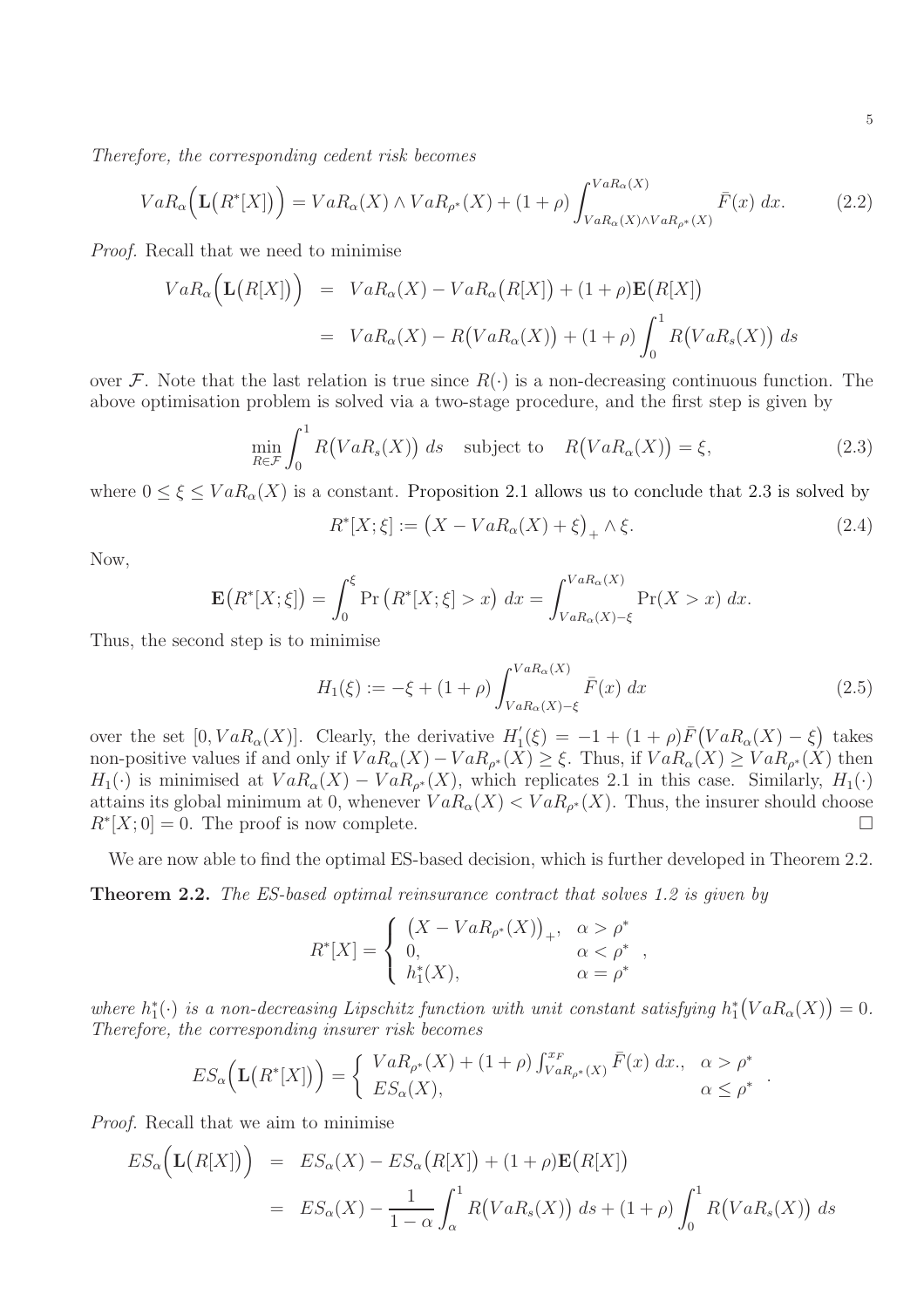over F, where the second identity is due to equation 1.1 and the fact that  $R(\cdot)$  is a non-decreasing continuous function. Once again, the latter is solved via a two-stage optimisation procedure, and the first step is given by

$$
\begin{cases}\n\min_{R \in \mathcal{F}} (1+\rho) \int_0^\alpha R(VaR_s(X)) ds + \left(1+\rho - \frac{1}{1-\alpha}\right) \int_\alpha^1 R(VaR_s(X)) ds \\
\text{subject to } R(VaR_\alpha(X)) = \xi,\n\end{cases}
$$
\n(2.6)

where the parameter  $\xi$  satisfies  $0 \leq \xi \leq VaR_{\alpha}(X)$ .

Let us first assume that  $\alpha > \rho^*$ , which implies that  $1 + \rho - \frac{1}{1-\alpha} < 0$ . Thus, Proposition 2.1 shows that 2.6 is solved by  $R^*[X;\xi] := (X - VaR_{\alpha}(X) + \xi)_+$ . Next,

$$
H_2(\xi) := -ES_{\alpha}(R^*[X;\xi]) + (1+\rho)\mathbf{E}(R^*[X;\xi])
$$
  
= 
$$
-ES_{\alpha}(X) + VaR_{\alpha}(X) - \xi + (1+\rho)\int_{VaR_{\alpha}(X)-\xi}^{x_F} \bar{F}(x) dx,
$$

needs to be minimised over the set  $[0, VaR_{\alpha}(X)]$ . Note that the above differs from  $H_1(\cdot)$  defined in 2.5 by just a constant, and therefore has the same behaviour. Similar reasoning to the one used in the proof of Theorem 2.1 shows that  $H_2(\cdot)$  is minimised at  $VaR_{\alpha}(X) - VaR_{\rho^*}(X)$ , which completes the proof in this case.

The mirror setting  $\alpha < \rho^*$  is considered. Now, the optimal reinsurance contract of 2.6 is given by 2.4, due to Proposition 2.1 and the fact that  $1 + \rho - \frac{1}{1-\alpha} > 0$ . The second stage in our optimisation can be solved as before.

Finally, the case in which  $\alpha = \rho^*$  is discussed in greater detail. We have no available information on the behaviour of the optimal solution on  $[VaR_{\alpha}(X), x_F]$ , and the solution of 2.6 is no longer unique. The set of possible solutions is given by

$$
R^*[X; \xi] := \begin{cases} \left(X - VaR_{\alpha}(X) + \xi\right)_+, & X \le VaR_{\alpha}(X) \\ h_1^*(X; \xi), & X > VaR_{\alpha}(X) \end{cases}
$$

where  $h_1^*(\cdot;\xi)$  is a Lipschitz function with unit constant such that  $h_1^*(VaR_\alpha(X);\xi)=\xi$ . These are consequences of Proposition 2.1 and the fact that  $R(\cdot)$  is a Lipschitz function with unit constant. The second stage optimisation problem is reduced to minimising

$$
H_3(\xi) := \int_0^{\alpha} \left( VaR_s(X) - VaR_{\alpha}(X) + \xi \right)_+ ds
$$
  
= 
$$
\int_F^{\alpha} \left( VaR_s(X) - VaR_{\alpha}(X) + \xi \right) ds
$$

over  $[0, VaR_{\alpha}(X)]$ . The above is increasing in  $\xi$ , since

$$
H_3(\xi_1) \le \int_{F\left(VaR_{\alpha}(X) - \xi_1\right)}^{\alpha} \left(VaR_s(X) - VaR_{\alpha}(X) + \xi_2\right) ds \le H_3(\xi_2)
$$

for all  $0 \leq \xi_1 < \xi_2 \leq VaR_{\alpha}(X)$ . The second inequality is true as a result of

$$
VaRs(X) - VaR\alpha(X) + \xi_2 > 0, \text{ for all } F\big( VaR_{\alpha}(X) - \xi_2 \big) < s \leq F\big( VaR_{\alpha}(X) - \xi_1 \big).
$$

Thus,  $H_3(\cdot)$  attains its minimum at 0. It may be worth mentioning that the objective function that we start with has its minimal value

$$
ES_{\alpha}(X) + (1+\rho) \int_0^{\alpha} \left( VaR_s(X) - VaR_{\alpha}(X) \right)_+ ds = ES_{\alpha}(X).
$$

The last case is now elucidated, which completes the proof.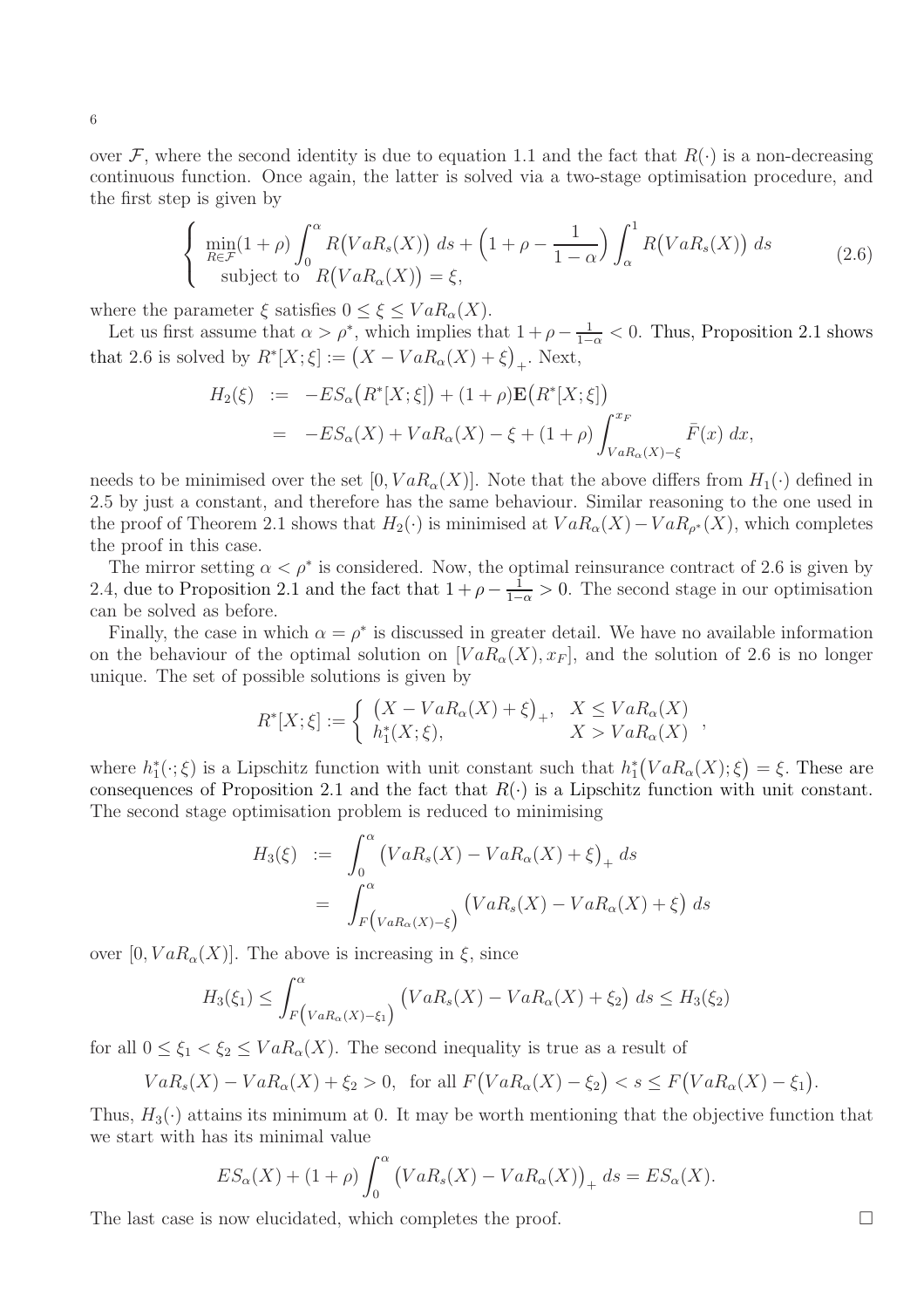Note that the VaR-based insurer optimal contract includes extremely high layers as opposed to the ES-based ideal solution. This is due to the fact that VaR is blind to more extreme situations than its level, while ES incorporates the entire tail risk. It should also be noted that our findings from Theorem 2.1 replicate some existing results, such as Theorem 3.2 of Chi and Tan (2011). Moreover, most of our findings from Theorem 2.2 fully overlap with previous results from Theorem 4.1 of Chi and Tan (2011). In most of the cases, the optimal solution is unique, as observed in the aforementioned paper. Our first stage optimisation problem does not have a single solution whenever  $\alpha = \rho^*$ , which makes the optimal solution of the initial problem to not be unique anymore. The previous approaches are able to capture only one optimal solution, which is due to the fact that their solution for the first optimisation problem is given a priori, and is sensitive to the problem to be solved, while the proposed approach is an instructive method of finding the optimal solution(s). Our method is able to identify the entire set of optimal solutions, which obviously lays the insurer at the same level of risk, but it has the advantage of allowing the decision-maker to choose the best arrangement among these optimal solutions according to a different criterion. For example, if the insurer wishes to find the ES-based optimal risk transfer for  $\alpha_1 = \rho^*$ , then Theorem 2.2 says that the whole risk prior to  $VaR_{\rho*}(X)$  should be retained by the reinsurer, while the remaining layer can be shared with the reinsurer in any possible way. In addition, if the insurer decides to find the ideal way of sharing layers higher than  $VaR_{\rho*}(X)$ , the optimal  $VaR_{\alpha_2}$ -based decision, with  $\alpha_2 > \rho^*$ , is as given by Theorem 2.1. Thus, the multiple criteria decision (the optimal  $VaR_{\alpha_2}(X)$  contract among the set of  $ES_{\alpha_1}$ -based optimal risk transfer, where  $\alpha_1 = \rho^* < \alpha_2$ , is given by

$$
I^*[X] = X \wedge VaR_{\rho^*}(X) + (X - VaR_{\alpha_2}(X)).
$$

In the next section, one may find why previous methods, based on knowledge of the solution a priori, fail to be applicable since the optimal solution becomes quite cumbersome. In contrast, our constructive method is able to accommodate even higher dimensional problems where there are more than one reinsurers that may absorb the insurer's risk.

#### 3. Optimal Multiple Reinsurance Contract

It is natural to consider situations in which an insurance company may be able to share the risk with multiple reinsurers that use different premium principles. Clever allocation of the risk layers among the players, would produce a better position for the insurer towards the risk, as a result of risk reduction. In this section, we derive optimal solutions for the VaR-based problem when the reinsurance market consists of two agents with different pricing schemes. The two-stage optimisation procedure allows one to tackle complex situations with more than two agents, although analysis becomes cumbersome in high dimension. We choose two settings in order to exemplify our procedure in such cases. The key point is to solve the first stage problem, while the second one can be solved numerically. Generally speaking, high dimensional problems are numerically tractable, but one ought to carefully design the variable restrictions associated with the second stage problem. A general assumption that is required by our proposed method is that each reinsurer could price any risk layer, although we do not exclude the possibility of discouraging the insurer to place certain layers by some reinsurers.

The bivariate reinsurance problem has the following mathematical formulation

$$
\min_{(R_1,R_2)\in\mathcal{G}} VaR_{\alpha}\Big(\mathbf{L}\big(R_1[X],R_2[X]\big)\Big) = VaR_{\alpha}\big(I[X]\big) + \mathbf{P}_1\big(R_1[X]\big) + \mathbf{P}_2\big(R_2[X]\big),\tag{3.1}
$$

where  $\mathcal{G} := \{(R_1, R_2) : I(x) = x - R_1(x) - R_2(x), R_1(x) \text{ and } R_2(x) \text{ are non-decreasing functions}\}.$ 

Next, an explanation is provided for the above requirements, though standard assumptions that impose the amounts paid by insurance and reinsurance players to be increasing functions of the total loss. The starting point lies within the fundamentals of the reinsurance market mechanism.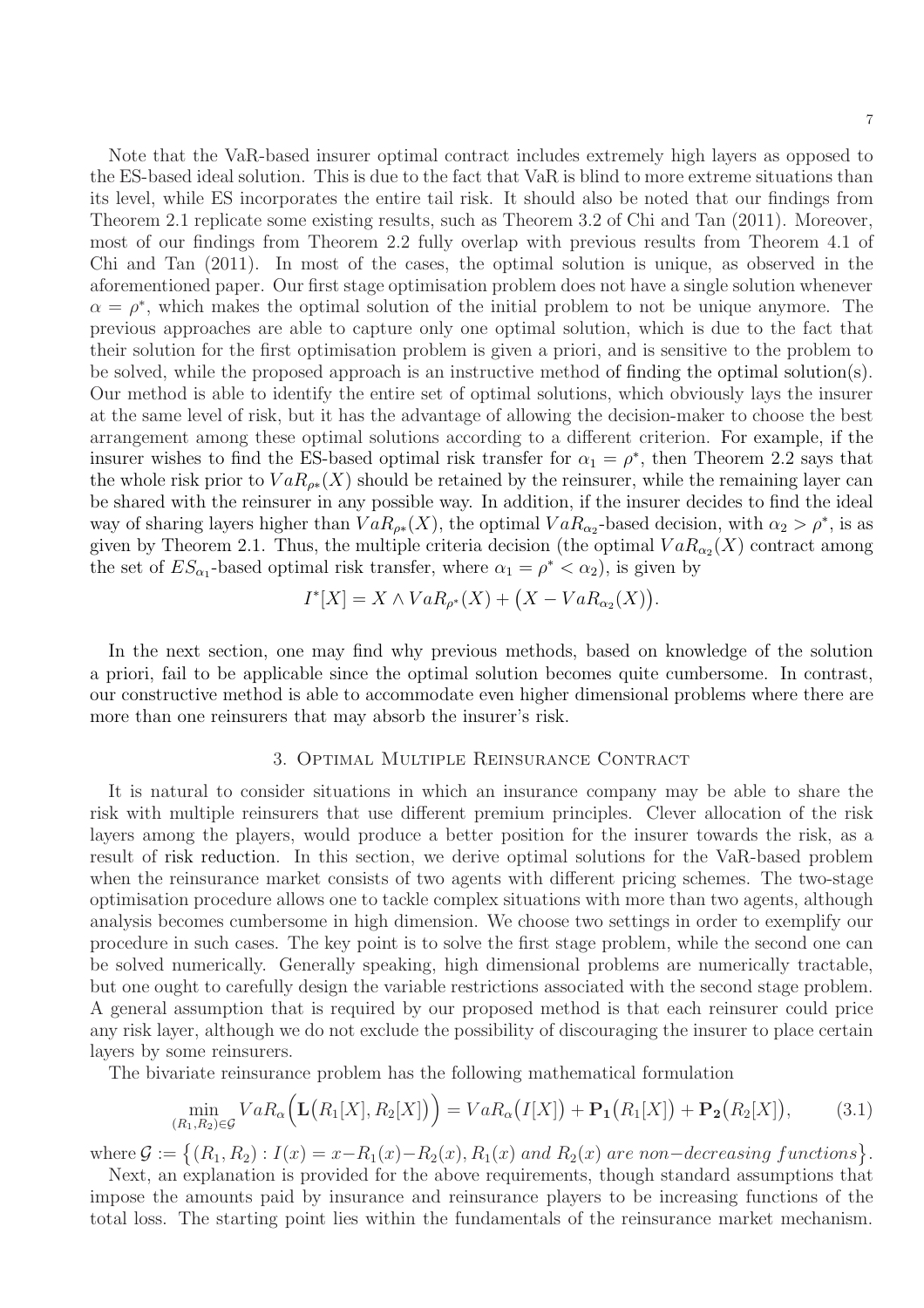Therefore, whenever multiple insurers share a risk, the risk allocation process is made sequentially. Specifically, a feasible allocation for our setting from 3.1 should satisfy

- (C1) I and  $R_1$  are non-decreasing functions of  $X R_2$
- (C2) I and  $R_2$  are non-decreasing functions of  $X R_1$
- (C3)  $R_1$  and  $R_2$  are non-decreasing functions of  $X I$

in order to avoid potential moral hazard issues with such allocation.

**Proposition 3.1.** Under conditions  $(C1)$  to  $(C3)$ , I,  $R_1$  and  $R_2$  are non-decreasing functions of X. In addition, I,  $R_1$  and  $R_2$  are Lipschitz functions with unit constants.

*Proof.* Let  $\omega_1$  and  $\omega_2$  be two possible outcomes such that  $X(\omega_1) \leq X(\omega_2)$ . We may assume without loss of generality that  $I(\omega_1) \leq I(\omega_2)$ , and therefore it is sufficient to show that  $R_1(\omega_1) \leq R_1(\omega_2)$ and  $R_2(\omega_1) \le R_2(\omega_2)$ . Now, if  $R_2(\omega_1) > R_2(\omega_2)$ , then condition (C2) implies that

 $X(\omega_1) - R_1(\omega_1) > X(\omega_2) - R_1(\omega_2) \Rightarrow I(\omega_1) > I(\omega_2).$ 

Thus,  $I(\omega_1) = I(\omega_2)$ , which in turn suggests that  $X(\omega_1) > X(\omega_2)$ , since condition (C3) implies that  $X(\omega_1) - I(\omega_1) > X(\omega_2) - I(\omega_2)$ . Consequently, our assumption is violated, and therefore I, R<sub>1</sub> and  $R_2$  should be non-decreasing functions of the total risk X.

The Lipschitz property is proved only for the insurer retained loss. In other words, we need to show that  $I(\omega_2) - I(\omega_1) \leq X(\omega_2) - X(\omega_1)$  is true as long as  $I(\omega_1) \leq I(\omega_2)$ . Clearly,

$$
I(\omega_2) - I(\omega_1) = X(\omega_2) - X(\omega_1) - (R_1(\omega_2) - R_1(\omega_1)) - (R_2(\omega_2) - R_2(\omega_1)) \le X(\omega_2) - X(\omega_1).
$$
  
The proof is now complete.

As it has been demonstrated that the infinite dimensional optimisation problem given in the first stage of our procedure is the key step in finding the optimal risk transfer. The next result extends Proposition 2.1 when there are two risk absorbers.

**Proposition 3.2.** Let  $f_1(\cdot)$  and  $f_2(\cdot)$  be two real valued functions defined on  $[s_1, s_2]$  with  $0 \le s_1 \le$  $s_2 \leq 1$ . Then,

$$
\min_{R \in \mathcal{G}} \int_{s_1}^{s_2} f_1(s) R_1 \big( VaR_s(X) \big) \, ds + \int_{s_1}^{s_2} f_2(s) R_2 \big( VaR_s(X) \big) \, ds \quad \text{subject to} \tag{3.2}
$$

 $R_1(VaR_{s_1}(X)) = \xi_{11}, R_1(VaR_{s_2}(X)) = \xi_{12}, R_2(VaR_{s_1}(X)) = \xi_{21}, R_2(VaR_{s_2}(X)) = \xi_{22},$ is uniquely solved by

i) if 
$$
f_1(s) < f_2(s) < 0
$$
 for all  $s_1 \le s \le s_2$ , then  
\n
$$
\begin{cases}\nR_1^*[X; \underline{\xi}] = (X - VaR_{s_1}(X) + \xi_{11})_+ \wedge \xi_{12} \\
R_2^*[X; \underline{\xi}] = \xi_{21} + (X - VaR_{s_1}(X) - (\xi_{12} - \xi_{11}))_+ \wedge (\xi_{22} - \xi_{21})\n\end{cases}
$$
\nii) if  $f_1(s) < 0 < f_2(s)$  for all  $s_1 \le s \le s_2$ , then  
\n
$$
\begin{cases}\nR_1^*[X; \underline{\xi}] = (X - VaR_{s_1}(X) + \xi_{11})_+ \wedge \xi_{12} \\
R_2^*[X; \underline{\xi}] = \xi_{21} + (X - VaR_{s_2}(X) + \xi_{22} - \xi_{21})_+ \\
\end{cases}
$$
\niii) if  $0 < f_1(s) < f_2(s)$  for all  $s_1 \le s \le s_2$ , then  
\n
$$
\begin{cases}\nR_1^*[X; \underline{\xi}] = \xi_{11} + (X - VaR_{s_2}(X) + \xi_{12} - \xi_{11} + \xi_{22} - \xi_{21})_+ \wedge (\xi_{12} - \xi_{11}) \\
R_2^*[X; \underline{\xi}] = \xi_{21} + (X - VaR_{s_2}(X) + \xi_{22} - \xi_{21})_+ \n\end{cases}
$$

where  $\xi = (\xi_{11}, \xi_{12}, \xi_{21}, \xi_{22}) \in \mathcal{D}$  is a vector of constants and

$$
\mathcal{D} := \begin{cases} 0 \leq \xi_{11} \leq \xi_{12}, 0 \leq \xi_{21} \leq \xi_{22}, \xi_{11} + \xi_{21} \leq VaR_{s_1}(X), \xi_{12} + \xi_{22} \leq VaR_{s_2}(X), \\ \xi_{12} - \xi_{11} + \xi_{22} - \xi_{21} \leq VaR_{s_2}(X) - VaR_{s_1}(X). \end{cases}
$$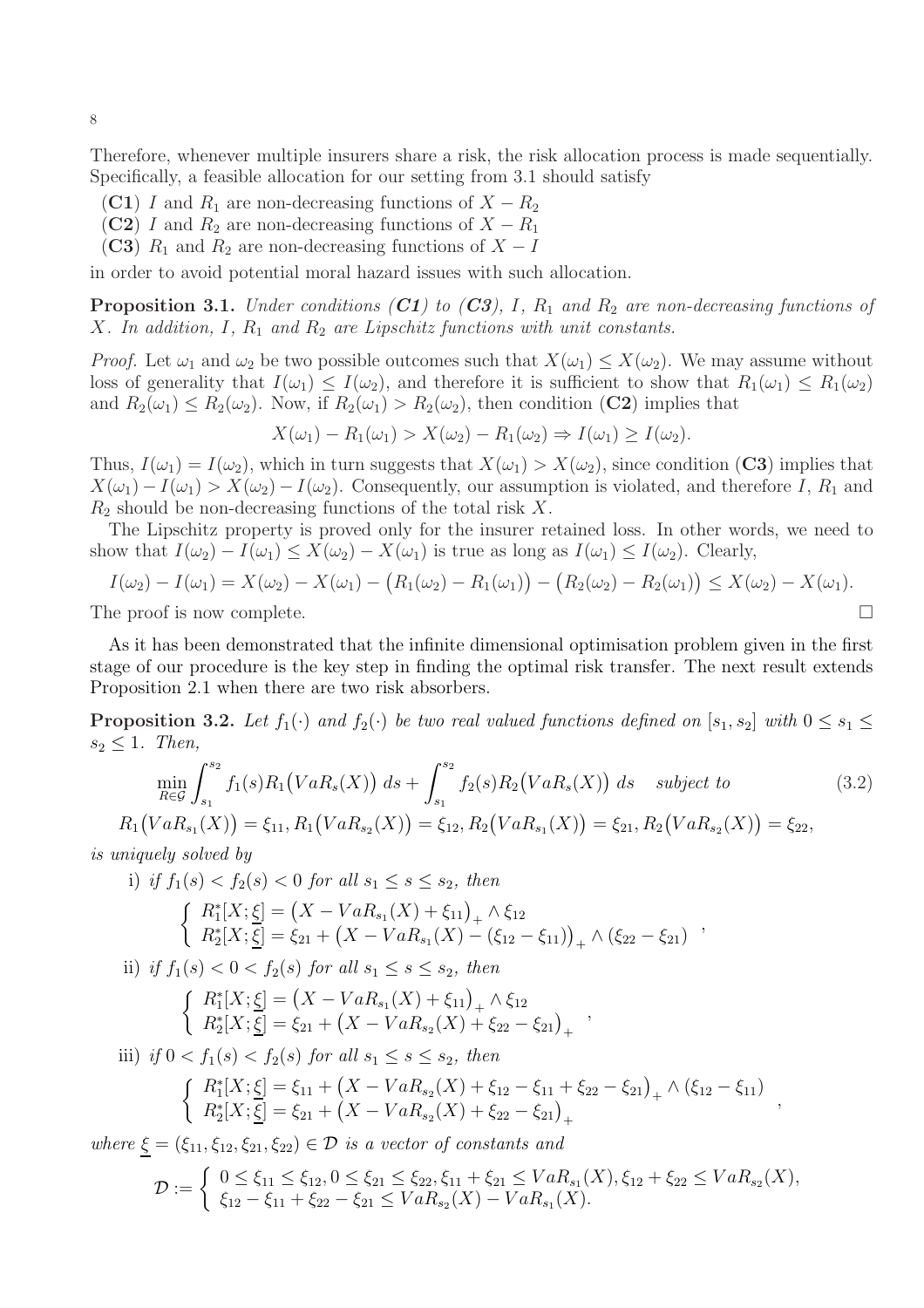*Proof.* Let  $(R_1, R_2) \in \mathcal{G}$  such that the boundary conditions are satisfied, as required in our optimisation problem from 3.2.

Part i) is first investigated. If  $(R_1^*, R_2^*)$  is not the unique solution of 3.2, then it may happen that

$$
\int_{s_1}^{s_2} \left( f_1(s) \left( R_1 \left( VaR_s(X) \right) - R_1^* \left( VaR_s(X); \underline{\xi} \right) \right) + f_2(s) \left( R_2 \left( VaR_s(X) \right) - R_2^* \left( VaR_s(X); \underline{\xi} \right) \right) \right) ds < 0. (3.3)
$$

Note that  $R_1(x) - R_1^*(x; \underline{\xi}) \leq 0$  holds for all  $x \in [VaR_{s_1}(X), VaR_{s_2}(X)]$ , which is a result of Proposition 2.1. The latter and the fact that  $f_1(s) - f_2(s) < 0$  is true for all  $s_1 \le s \le s_2$  imply that the left hand side of 3.3 is greater than

$$
\int_{s_1}^{s_2} f_2(s) \Big( R_1(VaR_s(X)) + R_2(VaR_s(X)) - R_1^*(VaR_s(X); \underline{\xi}) - R_2^*(VaR_s(X); \underline{\xi}) \Big) ds
$$
  
= 
$$
\int_{s_1}^{s_2} f_2(s) \Big( I^*(VaR_s(X); \underline{\xi}) - I(VaR_s(X)) \Big) ds \ge 0, (3.4)
$$

where the last step is a result of Proposition 2.1, i.e.  $I^*(x;\xi) \leq I(x)$  is true on  $[VaR_{s_1}(X), VaR_{s_2}(X)].$ Thus, 3.4 contradicts 3.3, and therefore  $(R_1^*, R_2^*)$  is indeed the unique optimal solution of 3.2 for part i).

Part ii) simply follows from the fact that

$$
R_1(x) \le R_1^*(x; \underline{\xi})
$$
 and  $R_2(x) \ge R_2^*(x; \underline{\xi})$ , for all  $x \in [VaR_{s_1}(X), VaR_{s_2}(X)]$ ,

which are consequences of Proposition 2.1.

Part iii) can be proven in the same manner as Part i), and therefore is left to the reader. Thus, the proof is now complete.  $\Box$ 

We need to specify the premium calculation used by each reinsurance company in order to evaluate the insurer's optimal decision. Our two-stage optimisation problem can be applied to any premium principle that is quantile-based, i.e. the premium charged by reinsurer is a function of the quantile function corresponding to its paid amount. We derive the ideal reinsurance contract among all VaR-based decisions, but one can extend our findings for ES-based decisions, or any other objective function that is based on a risk measure which is a function of the insurer's risk quantile. Note that all distorted and spectral risk measures are risk quantile functions.

A major class of quantile-based risk measures is the distorted class, for which the following definition is needed.

**Definition 3.1.** A distortion function is a non-decreasing function  $g : [0,1] \rightarrow [0,1]$  such that  $g(0) = 0$  and  $g(1) = 1$ .

Any distortion function defines a distorted expectation, which represents a risk measure and can be useful in premium calculations (see for example, Jones and Zitikis, 2003). The insurer chooses its optimal VaR-based contract by transferring the risk to one reinsurer that uses the expected value principle, i.e.  $\mathbf{P}(R_1[X]) = (1+\rho)\mathbf{E}(R_1[X])$ , while the second reinsurer prefers the *distorted* premium principle. Thus,

$$
\mathbf{P}(R_2[X]) = \int_0^{x_F} g\Big(\Pr\big(R_2[X] > x\big)\Big) dx = \int_0^1 VaR_s\big(R_2[X]\big)\Phi(s) ds,
$$

where  $g(\cdot)$  is a distorted function and  $\Phi(s) := g'(1-s)$ . Note that  $g(\cdot)$  is not assumed to be differentiable on its domain. Since  $g(\cdot)$  is concave, its right and left derivatives always exist and the usual derivative exists almost everywhere. Thus, the above integral does not change its value due to the fact that at most a null-measure set could possibly be removed (for details, see Dhaene et al., 2012).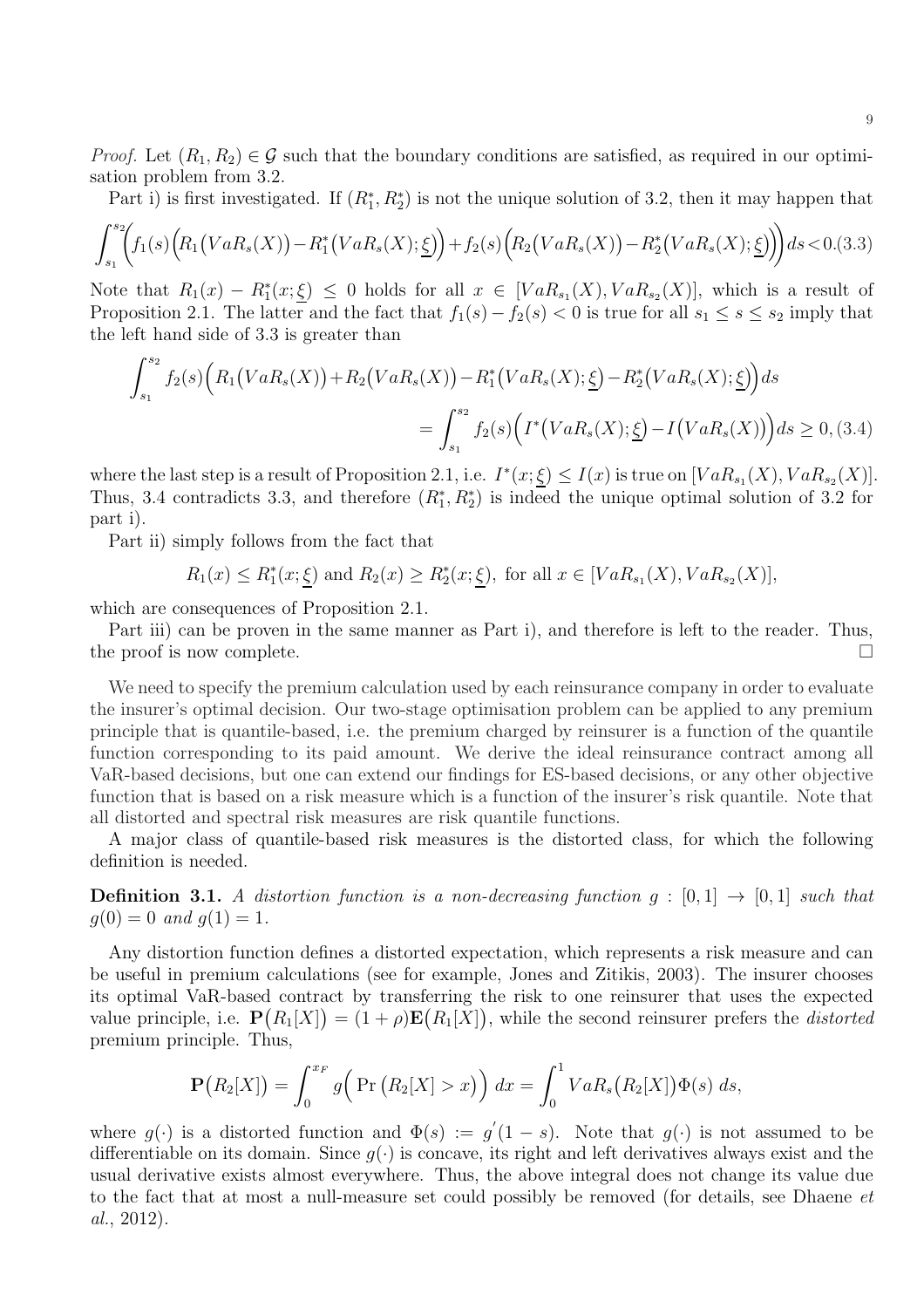The specific optimisation problem that is elaborated in this section can be summarised as follows:

$$
\min_{(R_1, R_2) \in \mathcal{G}} VaR_{\alpha}(I[X]) + (1+\rho) \int_0^1 VaR_s(R_1[X]) ds + \int_0^1 VaR_s(R_2[X])\Phi(s) ds.
$$
 (3.5)

Closed form solutions are obtained if the premium principles are fully specified. It should not be surprising if the optimal arrangement is heavily sensitive to the reinsurer pricing strategy. The first result allows for diversification gain, while the presence of the second reinsurer becomes futile from the insurer point of view in Theorem 3.2. The next set of assumptions are sufficient to describe our findings from Theorem 3.1.

### **Assumption 3.1.** Let  $g(\cdot)$  be a distortion function with corresponding positive function  $\Phi(\cdot)$  such that  $\limsup_{s\to 0} g(s) = 0$  and  $g'_{+}(0) > 1 + \rho$ , where  $g'_{+}(\cdot)$  represents the right-derivative function.

We now discuss our assumptions. Clearly, the concavity of  $q(\cdot)$  implies that  $\Phi(\cdot)$  is non-negative and non-decreasing. The positivity assumptions allows us to remove the possibility of having infinitely many optimal solutions for our first stage optimisation problem. The first assumption on function  $q(\cdot)$  tells us that a jump at 0 for  $q(\cdot)$  is excluded, which could be possible, since the concavity guarantees continuity only on  $(0, 1)$ . The key condition  $g'_{+}(0) > 1 + \rho$  implies that there exist  $s^{**} \leq s^* < 1$  such that:

i)  $s^* := \inf\{s : \Phi(s) \geq 1 + \rho\} \geq \rho^*;$ 

ii)  $s^{**}$  is the unique non-trivial solution of  $G(1-s^{**})=0$ , where  $G(t) := (1+\rho)t - g(t)$ .

We only need to argue that  $\rho^* \leq s^*$  holds. Note that  $G(t) < 0$  for all  $0 < t < 1-s^{**}$ , and therefore if  $s^* < \rho^*$ , then  $G(1-\rho^*) < 0$ . The latter implies that  $g(1/(1+\rho)) > 1$ , which is false, and in turn one finds that  $\rho^* \leq s^*$  is true.

The next theorem establishes situations in which the second reinsurer sets its premium not only on the tail risk, and consequently takes into consideration the entire loss spectrum.

**Theorem 3.1.** Let us assume that Assumption 3.1 holds such that  $s^{**} \leq \alpha$  Then, the VaR-based optimal reinsurance contract described in 3.5 is as follows:

$$
R_1^*[X] = (X - VaR_{s^{**}}(X))_+ \wedge (VaR_{\alpha}(X) - VaR_{s^{**}}(X)), R_2^*[X] = X \wedge VaR_{s^{**}}(X),
$$
 (3.6)

and the corresponding insurer risk becomes

$$
VaR_{\alpha}\Big(\mathbf{L}\big(R_1^*[X], R_2^*[X]\big)\Big) = (1+\rho)\int_{VaR_{s^{**}}(X)}^{VaR_{\alpha}(X)} \bar{F}(x) \,dx + \int_0^{VaR_{s^{**}}(X)} g\big(\bar{F}(x)\big) \,dx. \tag{3.7}
$$

Note 3.1. Theorem 3.1 shows that one is not able to simply apply a sequential optimisation for high dimensional problems. That is, the optimal solution cannot be incrementally obtained by initially finding the insurer's allocation in the presence of the first reinsurance only, as shown in Theorem 2.1, and then the insurer to look for sharing the remaining risk with the second reinsurer.

Proof. The proof is composed of two stages, and initially additional restrictions are added to our main optimisation problem defined in 3.5. Thus, provided that  $s^* < \alpha$ ,

$$
\begin{cases}\n\min_{(R_1, R_2) \in \mathcal{G}} VaR_{\alpha}(I[X]) + (1 + \rho) \int_0^1 VaR_s(R_1[X]) ds + \int_0^1 VaR_s(R_2[X])\Phi(s) ds \\
\text{subject to} \quad R_1(VaR_{s^*}(X)) = \xi_{11}, R_1(VaR_{\alpha}(X)) = \xi_{12}, \\
R_2(VaR_{s^*}(X)) = \xi_{21}, R_2(VaR_{\alpha}(X)) = \xi_{22},\n\end{cases}
$$
\n(3.8)

is solved at the moment, where  $\xi = (\xi_{11}, \xi_{12}, \xi_{21}, \xi_{22}) \in \mathcal{D}_1$  is a vector of constants and

$$
\mathcal{D}_1 := \begin{cases} 0 \le \xi_{11} \le \xi_{12}, 0 \le \xi_{21} \le \xi_{22}, \xi_{11} + \xi_{21} \le VaR_{s^*}(X), \xi_{12} + \xi_{22} \le VaR_{\alpha}(X), \\ \xi_{12} - \xi_{11} + \xi_{22} - \xi_{21} \le VaR_{\alpha}(X) - VaR_{s^*}(X). \end{cases}
$$

10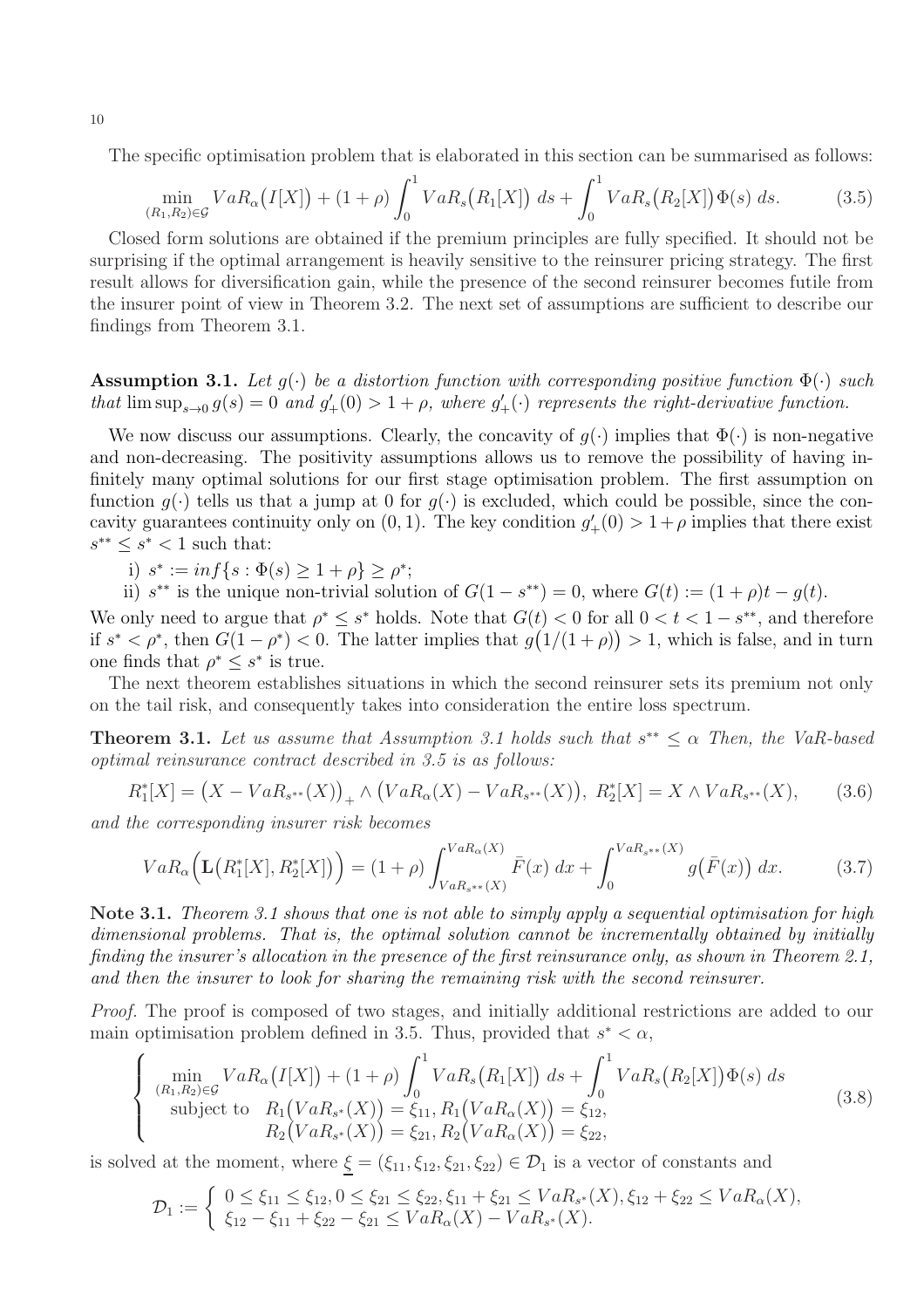We are now able to solve 3.8 by applying Proposition 3.2 twice, but keeping in mind Assumption 3.1 and its consequences. A graphical representation of the optimal solution is provided in Figure 3.1, where without loss of generality  $\xi_{11} \leq \xi_{21}$  and  $\xi_{12} \leq \xi_{22}$  are assumed to hold.



FIGURE 3.1. The construction of  $R_1^*[X; \underline{\xi}]$  (solid line) and  $R_2^*[X; \underline{\xi}]$  (dotted line) in Theorem 3.1 when  $s^* < \alpha$ .

As a result, the solution of 3.8 is given by

$$
R_1^*[X; \underline{\xi}] := \begin{cases} (X - VaR_{s^*}(X) + \xi_{11})_+ \wedge \xi_{11}, X \le VaR_{\alpha}(X) - (\xi_{12} - \xi_{11}) - (\xi_{22} - \xi_{21}) \\ (X - VaR_{\alpha}(X) + (\xi_{22} - \xi_{21}) + \xi_{12})_+ \wedge \xi_{12}, \text{ otherwise} \end{cases}
$$

and

$$
R_2^*[X; \underline{\xi}] := \left\{ \begin{array}{l} (X - VaR_{s^*}(X) + \xi_{11} + \xi_{21})_+ \wedge \xi_{21}, X \le VaR_{\alpha}(X) - (\xi_{22} - \xi_{21}) \\ (X - VaR_{\alpha}(X) + \xi_{22})_+ \wedge \xi_{22}, \text{ otherwise} \end{array} \right. .
$$

Note that the above are true even if either  $\xi_{11} \leq \xi_{21}$  or  $\xi_{12} \leq \xi_{22}$  is not satisfied. Consequently, the second step optimisation problem is equivalent to

$$
\min_{\mathcal{D}_1} G_1(\underline{\xi}) := V a R_{\alpha}(X) - \xi_{12} - \xi_{22} + \int_{VaR_{s^*}(X) - \xi_{11}}^{VaR_{s^*}(X) - \xi_{11}} g(\bar{F}(x)) dx + \int_{VaR_{\alpha}(X) - (\xi_{22} - \xi_{21})}^{VaR_{\alpha}(X)} g(\bar{F}(x)) dx
$$
  
+ 
$$
(1 + \rho) \left( \int_{VaR_{s^*}(X) - \xi_{11}}^{VaR_{s^*}(X)} \bar{F}(x) dx + \int_{VaR_{\alpha}(X) - (\xi_{12} - \xi_{11}) - (\xi_{22} - \xi_{21})}^{VaR_{\alpha}(X)} \bar{F}(x) dx \right).
$$
(3.9)

Now,  $\xi_{11} \leq \xi_{12} \leq VaR_{\alpha}(X) - VaR_{s^*}(X) - (\xi_{22} - \xi_{21}) + \xi_{11}$  suggests that  $\mathcal{D}_1$  is a simple region with respect to  $\xi_{12}$ , since the boundary curves remain the same when varying  $\{\xi_{11}, \xi_{21}, \xi_{22}\}\.$  Next,

$$
\frac{dG_1}{d\xi_{12}} = -1 + (1+\rho)\bar{F}(VaR_{\alpha}(X) - (\xi_{12} - \xi_{11}) - (\xi_{22} - \xi_{21})) \leq -1 + (1+\rho)\bar{F}(VaR_{s^*}(X)),
$$

which is non-positive if  $VaR_{\rho^*}(X) \leq VaR_{s^*}(X)$ . The latter is obviously ensured by Assumption 3.1, and therefore 3.9 is the same as minimising

$$
G_2(\xi_{11}, \xi_{21}, \xi_{22}) := G_1(\xi_{11}, VaR_{\alpha}(X) - VaR_{s^*}(X) - (\xi_{22} - \xi_{21}) + \xi_{11}, \xi_{21}, \xi_{22}) \qquad (3.10)
$$
  
=  $VaR_{s^*}(X) - \xi_{11} - \xi_{21} + (1 + \rho) \int_{VaR_{s^*}(X) - \xi_{11}}^{VaR_{\alpha}(X) - (\xi_{22} - \xi_{21})} \bar{F}(x) dx$   
+  $\int_{VaR_{s^*}(X) - \xi_{11}}^{VaR_{s^*}(X) - \xi_{11}} g(\bar{F}(x)) dx + \int_{VaR_{\alpha}(X) - (\xi_{22} - \xi_{21})}^{VaR_{\alpha}(X)} g(\bar{F}(x)) dx,$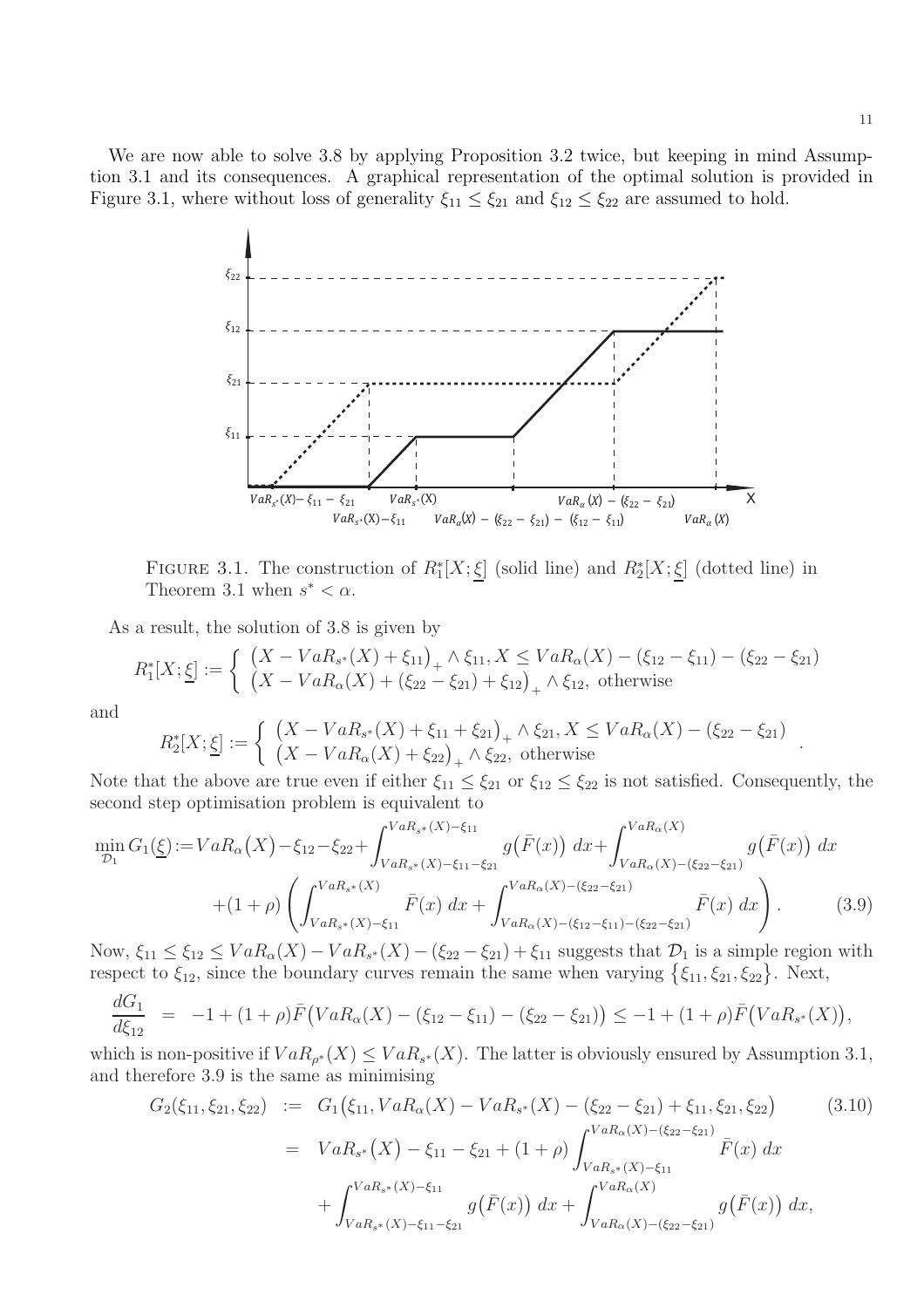over  $\mathcal{D}_2 := \{0 \leq \xi_{11}, 0 \leq \xi_{21}, \xi_{11} + \xi_{21} \leq VaR_{s^*}(X), 0 \leq \xi_{22} - \xi_{21} \leq VaR_{\alpha}(X) - VaR_{s^*}(X)\}.$  Note that  $\mathcal{D}_2$  is a simple region with respect to  $\xi_{22}$  since  $\xi_{21} \leq \xi_{22} \leq VaR_{\alpha}(X) - VaR_{s^*}(X) + \xi_{21}$ . Thus,

$$
\frac{dG_2}{d\xi_{22}} = -(1+\rho)\bar{F}(VaR_{\alpha}(X) - (\xi_{22} - \xi_{21})) + g(\bar{F}(VaR_{\alpha}(X) - (\xi_{22} - \xi_{21})) )
$$
  
= -G(\bar{F}(VaR\_{\alpha}(X) - (\xi\_{22} - \xi\_{21}))).

Clearly,  $G(0) = 0$  and  $G(1) = \rho > 0$ . Moreover, Assumption 3.1 implies that  $G(\cdot)$  attains its global minimum at  $1-s^*$ . Thus,  $s^{**} < s^*$  and  $G(t) \leq 0$  for all  $0 \leq t \leq 1-s^{**}$ . The latter and the fact that  $\bar{F}(VaR_{\alpha}(X) - (\xi_{22} - \xi_{21})) \leq \bar{F}(VaR_{s^*}(X)) \leq 1 - s^*$  suggest the non-decreasing property in  $\xi_{22}$  of  $G_2(\cdot)$ . This allows us to further conclude that 3.10 is equivalent to solving

$$
\min_{\mathcal{D}_3} G_3(\xi_{11}, \xi_{21}) := G_2(\xi_{11}, \xi_{21}, \xi_{21})
$$
\n(3.11)

$$
= VaR_{s^*}(X) - \xi_{11} - \xi_{21} + (1+\rho) \int_{VaR_{s^*}(X) - \xi_{11}}^{VaR_{\alpha}(X)} \bar{F}(x) dx + \int_{VaR_{s^*}(X) - \xi_{11} - \xi_{21}}^{VaR_{s^*}(X) - \xi_{11}} g(\bar{F}(x)) dx
$$

over  $\mathcal{D}_3 := \{0 \le \xi_{11}, 0 \le \xi_{21}, \xi_{11} + \xi_{21} \le VaR_{s^*}(X)\}\.$  Obviously,

$$
\frac{dG_3}{d\xi_{21}} = -1 + g\Big(\bar{F}\big(VaR_{s^*}(X) - \xi_{11} - \xi_{21}\big)\Big) \le 0,
$$

and therefore 3.11 is reduce to finding the solution of

$$
\begin{array}{rcl}\n\min_{0 \le \xi_{11} \le VaR_{s^*}(X)} G_4(\xi_{11}) & := & G_3(\xi_{11}, VaR_{s^*}(X) - \xi_{11}) \\
& = & (1 + \rho) \int_{VaR_{s^*}(X) - \xi_{11}}^{VaR_{\alpha}(X)} \bar{F}(x) \, dx + \int_0^{VaR_{s^*}(X) - \xi_{11}} g(\bar{F}(x)) \, dx.\n\end{array}
$$

Simple calculations lead to  $\frac{dG_4}{d\xi_{11}} = G(F(VaR_{s^*}(X) - \xi_{11}))$ . Recall that  $G(\cdot)$  takes non-positive values whenever  $0 \le t \le 1 - s^{**}$ . The latter and the fact that

$$
\bar{F}(VaR_{s^*}(X) - \xi_{11}) \le 1 - s^{**} \Leftrightarrow VaR_{s^{**}}(X) \le VaR_{s^*}(X) - \xi_{11}
$$

suggest that  $G_4(\cdot)$  is non-increasing on  $[0, VaR_{s^*}(X) - VaR_{s^{**}}(X)]$ . Similarly, one may find that  $G_4(\cdot)$  is non-decreasing on  $[VaR_{s^*}(X) - VaR_{s^{**}}(X), VaR_{s^*}(X)]$ . Thus, the global minimum of  $G_4(\cdot)$  is attained at  $VaR_{s^*}(X) - VaR_{s^{**}}(X)$ , and simple calculations yield 3.6 and 3.7 in this setting. Therefore, the  $s^* < \alpha$  case is fully explained.

We now assume that  $s^{**} \leq \alpha \leq s^*$ . The first stage optimisation problem is as given by 3.8 where the positions of  $s^*$  and  $\alpha$  are swapped. Its solution is provided by Figure 3.2, and may be obtained via applying Proposition 3.2 twice.

The proof continues with similar derivations to the ones previously displayed when the  $s^* < \alpha$ scenario was investigated. The derivatives are taken in the same order and yield the following global minimum solution

$$
\xi_{11}^* = \xi_{12}^* = VaR_{\alpha}(X) - VaR_{s^{**}}(X), \ \ \xi_{21}^* = \xi_{22}^* = VaR_{s^{**}}(X),
$$

which concludes the  $s^{**} \leq \alpha \leq s^*$  scenario. Thus, the proof is now complete.

Theorem 3.1 assumes that the second reinsurance company charges a non-purely tail risk based premium, and consequently  $\Phi(s) > 0$  over the whole domain of definition. If the latter is not satisfied, then there exists  $s_0$  such that  $\Phi(s) > 0$  on  $(s_0, 1]$ , and it stays at level zero for smaller values than  $s_0$ . In other words, the corresponding  $g(t) \equiv 1$  whenever  $t \geq 1 - s_0$ . One may construct multiple examples satisfying this property, but probably the most natural distorted premium principle example would be the ES one, where  $g(t) := (t/(1 - \beta)) \wedge 1$  with  $0 \le \beta < 1$ . This scenario is discussed in Theorem 3.2. In addition, Theorem 3.1 always allows for diversification, while

12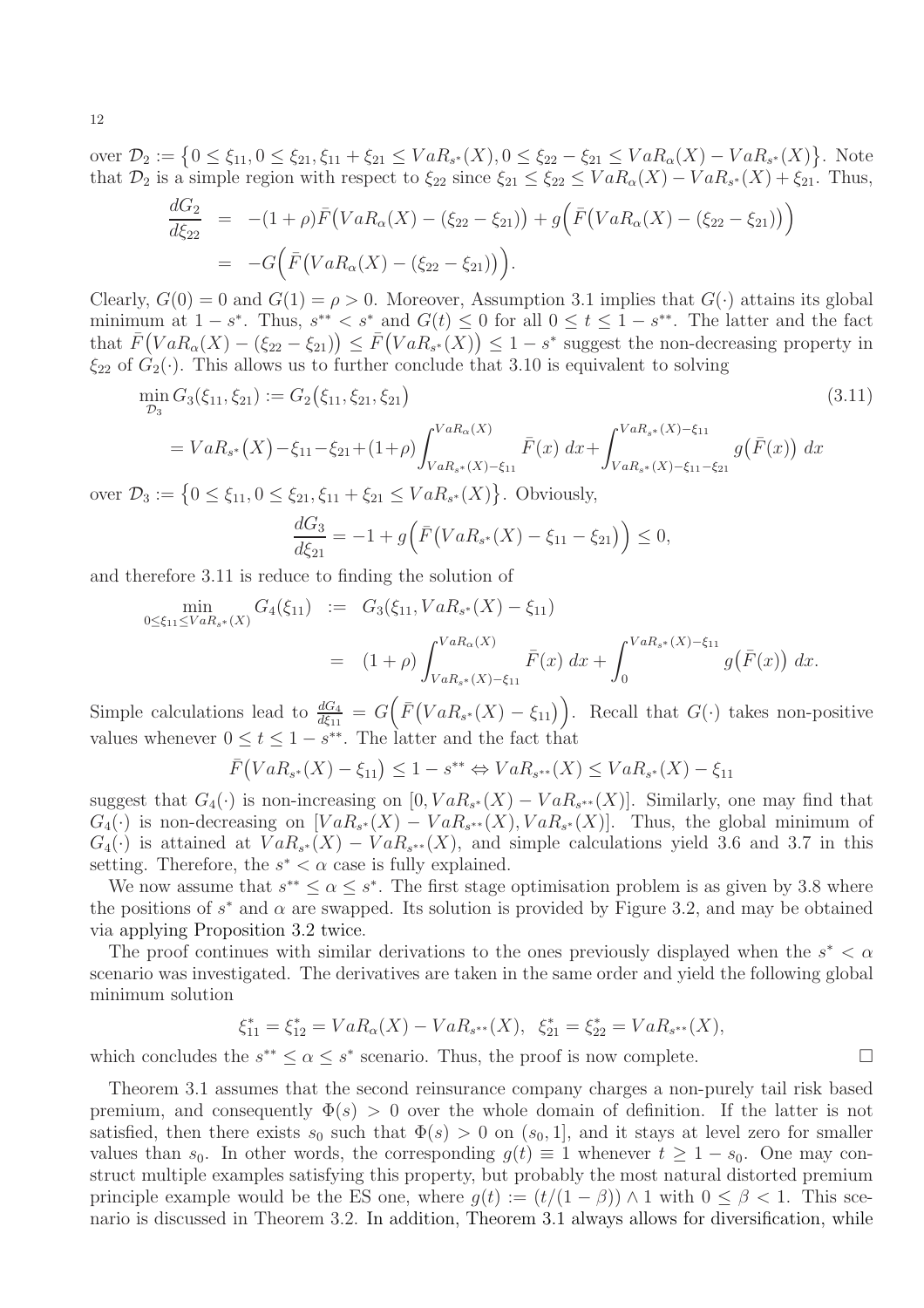

FIGURE 3.2. The construction of  $R_1^*[X; \underline{\xi}]$  (solid line) and  $R_2^*[X; \underline{\xi}]$  (dotted line) in Theorem 3.1 when  $\alpha \leq s^*$ .

Theorem 3.2 shows an improved diversification only if  $\beta < \rho^*$ . Moreover, Theorem 3.2 provides infinitely many optimal solutions (due to the tail risk pricing choice made by the second reinsurer), as compared to Theorem 3.1, and we are able to find all of them as a result of our constructive proposed methodology of finding the ideal arrangement(s).

Theorem 3.2. The VaR-based insurer risk problem

$$
\min_{(R_1, R_2) \in \mathcal{G}} VaR_{\alpha}(I[X]) + (1+\rho)\mathbf{E}(R_1[X]) + ES_{\beta}(R_2[X]),
$$
\n(3.12)

is considered such that  $\max\{\rho^*,\beta\} \leq \alpha$ . Then, its optimal solution has the following composition:

a) whenever  $\beta < \rho^*$ 

$$
R_1^*[X] \equiv 0; R_2^*[X] = \begin{cases} h_2^*(X), & X \leq VaR_\beta(X) \\ X \wedge VaR_\alpha(X) - VaR_\beta(X) + a, & X > VaR_\beta(X) \end{cases}
$$

b) whenever  $\beta > \rho^*$ 

$$
R_1^*[X] = (X - VaR_{\rho^*}(X))_+ \wedge (VaR_{\alpha}(X) - VaR_{\rho^*}(X)); R_2^*[X] = h_3^*(X) \wedge b
$$

with  $a \in [0, VaR_{\beta}(X)]$  and  $b \in [0, VaR_{\rho^*}(X)]$  some parameters. In addition,  $h_2^*(\cdot)$  and  $h_3^*(\cdot)$  are non-decreasing Lipschitz functions with unit constants such that

$$
h_2^*(0) = h_3^*(0) = 0, \ h_2^*\big( VaR_\beta(X)\big) = a, \ h_3^*\big( VaR_{\rho^*}(X)\big) = b.
$$

Therefore, the corresponding insurer risk becomes

$$
VaR_{\alpha}\Big(\mathbf{L}\big(R_1^*[X], R_2^*[X]\big)\Big) = VaR_{\beta}(X) + \frac{1}{1-\beta} \int_{VaR_{\beta}(X)}^{VaR_{\alpha}(X)} \bar{F}(x) dx
$$

if  $\beta < \rho^*$ , and

$$
VaR_{\alpha}\Big(\mathbf{L}\big(R_1^*[X], R_2^*[X]\big)\Big) = VaR_{\rho^*}(X) + (1+\rho)\int_{VaR_{\rho^*}(X)}^{VaR_{\alpha}(X)} \bar{F}(x) \, dx,
$$

if  $\beta > \rho^*$ .

Note 3.2.

,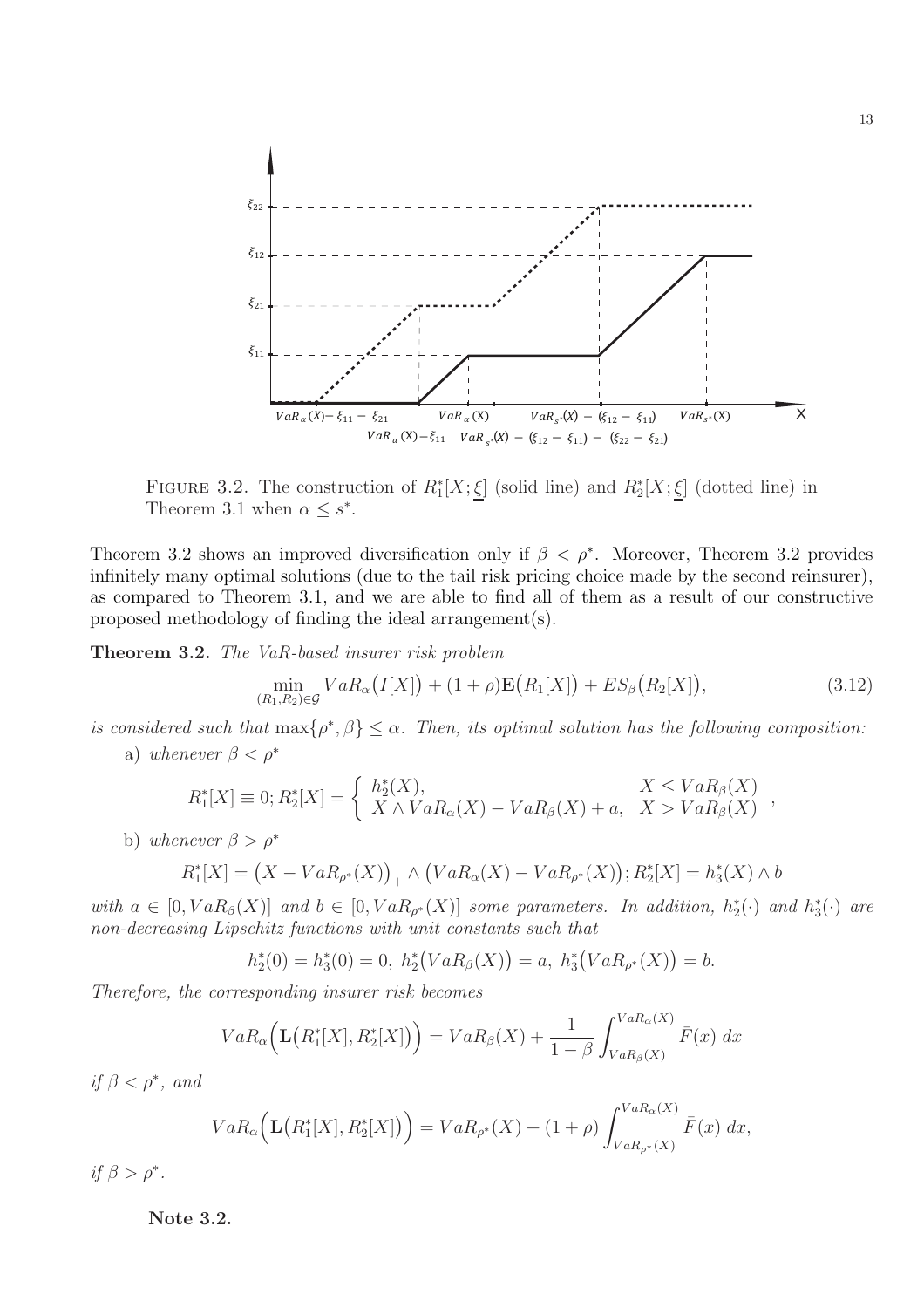i) Essentially, the insurer and second reinsurer are able to share the layer  $[0, VaR_{\beta\wedge\rho^*}]$  in any possible way due to the tail-based pricing offered by the second risk absorber. Therefore, the insurer may decide to achieve its optimal arrangement, among the infinitely many optimal solutions given in Theorem 3.2, by imposing an additional criterion. For example, one may show, via our proposed two-stage method, that maximising/minimising insurer's expected profit/loss among this set of VaR-based optimal solutions would be possible. This additional criterion leads to an overall unique optimal solution as follows:

$$
I^*[X] = X \wedge VaR_{\beta \wedge \rho^*}(X) + (X - VaR_{\alpha}(X))_+,
$$

which is attained if the insurer keeps the maximal possible risk for itself.

- ii) If  $\beta < \rho^*$  then, for any possible risk layer, the first reinsurance company charges a higher premium than the second reinsurer, and therefore it is not surprising why it is not optimal to allocate any layer to the first reinsurer.
- iii) Theorem 3.2 also includes the result from Theorem 2.1 if  $\beta > \rho^*$ .

Proof. We derive the optimal solution of 3.12 in two steps. Initially,

$$
\begin{cases}\n\min_{(R_1, R_2) \in \mathcal{G}} VaR_{\alpha}(I[X]) + (1 + \rho) \int_0^1 VaR_s(R_1[X]) ds + \frac{1}{1 - \beta} \int_0^1 VaR_s(R_2[X]) ds \\
\text{subject to} \quad R_1(VaR_{\beta}(X)) = \xi_{11}, R_1(VaR_{\alpha}(X)) = \xi_{12}, \\
R_2(VaR_{\beta}(X)) = \xi_{21}, R_2(VaR_{\alpha}(X)) = \xi_{22},\n\end{cases}
$$
\n(3.13)

is solved, where  $\underline{\xi} = (\xi_{11}, \xi_{12}, \xi_{21}, \xi_{22}) \in \mathcal{E}_1$  is a vector of constants and

$$
\mathcal{E}_1 := \left\{ \begin{array}{l} 0 \leq \xi_{11} \leq \xi_{12}, 0 \leq \xi_{21} \leq \xi_{22}, \xi_{11} + \xi_{21} \leq VaR_{\beta}(X), \xi_{12} + \xi_{22} \leq VaR_{\alpha}(X), \\ \xi_{12} - \xi_{11} + \xi_{22} - \xi_{21} \leq VaR_{\alpha}(X) - VaR_{\beta}(X). \end{array} \right.
$$

Let us now assume that  $\beta < \rho^*$ . Thus,  $1+\rho > 1/(1-\beta)$ , and one may further apply Proposition 3.2 twice. A graphical representation of the optimal solution from 3.13 is provided in Figure 3.3, where without loss of generality  $\xi_{11} \leq \xi_{21}$  and  $\xi_{12} \leq \xi_{22}$  are assumed to hold.



FIGURE 3.3. The construction of  $R_1^*[X; \underline{\xi}]$  (solid line) and  $R_2^*[X; \underline{\xi}]$  (dotted line) in Theorem 3.2 when  $\beta < \rho^*$ .

The solution of 3.13 can be formally written in the following fashion:

$$
R_1^*[X; \underline{\xi}] := \begin{cases} (X - VaR_{\beta}(X) + \xi_{11})_+ \wedge \xi_{11}, X \le VaR_{\alpha}(X) - (\xi_{12} - \xi_{11}) \\ (X - VaR_{\alpha}(X) + \xi_{12}) \wedge \xi_{12}, \text{ otherwise} \end{cases}
$$

14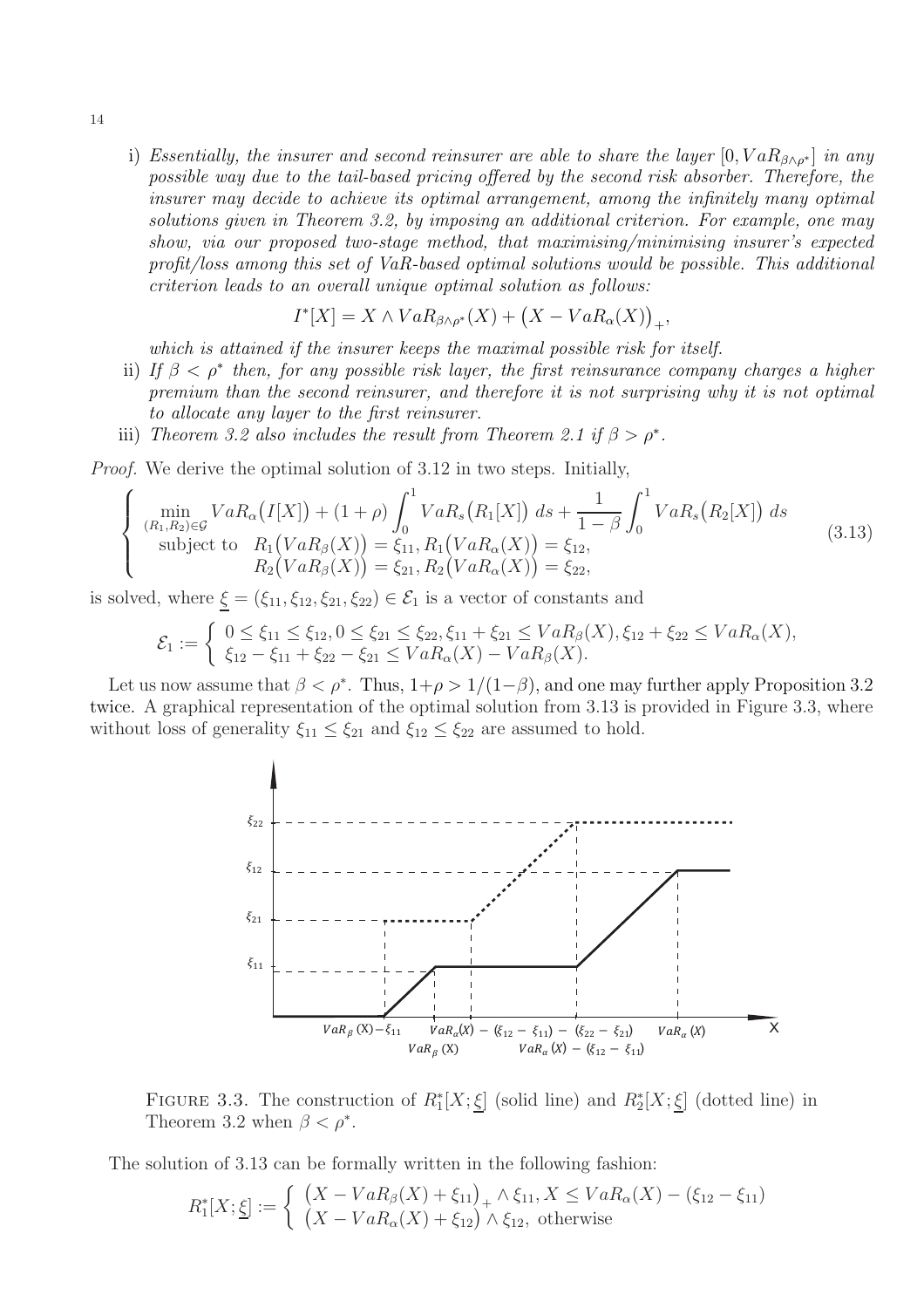and

$$
R_2^*[X; \underline{\xi}] := \begin{cases} h_2^*(X; \underline{\xi}) \wedge \xi_{21}, X \leq VaR_{\alpha}(X) - (\xi_{12} - \xi_{11}) - (\xi_{22} - \xi_{21}) \\ (X - VaR_{\alpha}(X) + \xi_{12} - \xi_{11} + \xi_{22}) \wedge \xi_{22}, \text{ otherwise} \end{cases}
$$

where  $h_2^*(\cdot;\underline{\xi})$  is a non-decreasing Lipschitz function with unit constant such that  $h_2^*(0;\underline{\xi})=0$  and  $h_2^*(VaR_\beta(X)-\xi_{11};\underline{\xi})=\xi_{21}$ . Consequently, the second step optimisation problem is equivalent to

$$
\min_{\mathcal{E}_1} G_1(\underline{\xi}) := V a R_{\alpha}(X) - \xi_{12} - \xi_{22} + (1+\rho) \left( \int_{VaR_{\beta}(X) - \xi_{11}}^{VaR_{\beta}(X)} \bar{F}(x) dx + \int_{VaR_{\alpha}(X) - (\xi_{12} - \xi_{11})}^{VaR_{\alpha}(X)} \bar{F}(x) dx \right) \n+ \xi_{21} + \frac{1}{1-\beta} \int_{VaR_{\alpha}(X) - (\xi_{12} - \xi_{11}) - (\xi_{22} - \xi_{21})}^{VaR_{\alpha}(X)} \bar{F}(x) dx.
$$
\n(3.14)

Note that  $\xi_{21} \leq \xi_{22} \leq VaR_{\alpha}(X) - VaR_{\beta}(x) - (\xi_{12} - \xi_{11}) + \xi_{21}$  always holds, suggesting that  $\mathcal{E}_1$ represents a  $\xi_{22}$ -simple region. The latter and the fact that

$$
\frac{dG_1}{d\xi_{22}} = -1 + \frac{1}{1-\beta}\bar{F}\big(VaR_{\alpha}(X) - (\xi_{12} - \xi_{11}) - (\xi_{22} - \xi_{21})\big) \le -1 + \frac{1}{1-\beta}\bar{F}\big(VaR_{\beta}(X)\big) \le 0
$$

imply that 3.14 is reduced to minimising

$$
G_2(\xi_{11}, \xi_{12}, \xi_{21}) := G_1(\xi_{11}, \xi_{12}, \xi_{21}, VaR_{\alpha}(X) - VaR_{\beta}(X) - (\xi_{12} - \xi_{11}) + \xi_{21})
$$
(3.15)  

$$
= VaR_{\beta}(X) - \xi_{11} + (1+\rho) \left( \int_{VaR_{\beta}(X) - \xi_{11}}^{VaR_{\beta}(X)} + \int_{VaR_{\alpha}(X) - (\xi_{12} - \xi_{11})}^{VaR_{\alpha}(X)} \right) \bar{F}(x) dx
$$

$$
+ \frac{1}{1-\beta} \int_{VaR_{\beta}(X)}^{VaR_{\alpha}(X) - (\xi_{12} - \xi_{11})} \bar{F}(x) dx,
$$

over  $\mathcal{E}_2 := \left\{ 0 \le \xi_{11}, 0 \le \xi_{21}, \xi_{11} + \xi_{21} \le VaR_{\beta}(X), 0 \le \xi_{12} - \xi_{11} \le VaR_{\alpha}(X) - VaR_{\beta}(X) \right\}$ . The above is a  $\xi_{12}$ -simple region since  $\xi_{11} \leq \xi_{12} \leq VaR_{\alpha}(X) - VaR_{\alpha}(X) + \xi_{11}$  holds. Next,

$$
\frac{dG_2}{d\xi_{12}} = \left(1 + \rho - \frac{1}{1 - \beta}\right)\bar{F}\left(VaR_{\alpha}(X) - (\xi_{12} - \xi_{11})\right) \ge 0,
$$

and consequently 3.15 is further reduced to

$$
\begin{array}{rcl}\n\min_{\mathcal{E}_3} G_3(\xi_{11}, \xi_{21}) & := & G_2(\xi_{11}, \xi_{11}, \xi_{21}) \\
& = & VaR_\beta(X) - \xi_{11} + (1+\rho) \int_{VaR_\beta(X) - \xi_{11}}^{VaR_\beta(X)} \bar{F}(x) \, dx + \frac{1}{1-\beta} \int_{VaR_\beta(X)}^{VaR_\alpha(X)} \bar{F}(x) \, dx,\n\end{array}
$$

where  $\mathcal{E}_3 := \{0 \leq \xi_{11}, 0 \leq \xi_{21}, \xi_{11} + \xi_{21} \leq VaR_{\beta}(X)\}\.$  For any fixed  $\xi_{21}$ , the above function is increasing in  $\xi_{11}$ . The latter is true since its partial derivative with respect to  $\xi_{11}$  is positive as a result of  $VaR_{\beta}(X) - \xi_{11} \leq VaR_{\beta}(X) \leq VaR_{\rho^*}(X)$ . Therefore, the minimum is attained at  $\xi_{11}^* = 0$ and  $\xi_{21}^*$  may take any value from  $[0, VaR_\beta(X)]$ . Some simple calculations allow one to recover the results stated in this theorem whenever  $\beta < \rho^*$ .

Only the main steps of the other case, i.e.  $\rho^* < \beta$ , are given, since the proof is very similar to what we have seen earlier. The solution of 3.13 changes slightly only for losses between  $VaR<sub>\beta</sub>(X)$ and  $VaR_{\alpha}(X)$ , in the sense that  $R_1(\cdot)$  reaches its upper level as late as possible, but not before  $R_2(\cdot)$  does. These are illustrated in Figure 3.4, and could be found via Proposition 3.2.

The mathematical formulation of the risk allocation is then given by

$$
R_1^*[X; \underline{\xi}] := \begin{cases} (X - VaR_{\beta}(X) + \xi_{11})_+ \wedge \xi_{11}, X \le VaR_{\alpha}(X) - (\xi_{12} - \xi_{11}) - (\xi_{22} - \xi_{21}) \\ (X - VaR_{\alpha}(X) + \xi_{22} - \xi_{21} + \xi_{12}) \wedge \xi_{12}, \text{ otherwise} \end{cases}
$$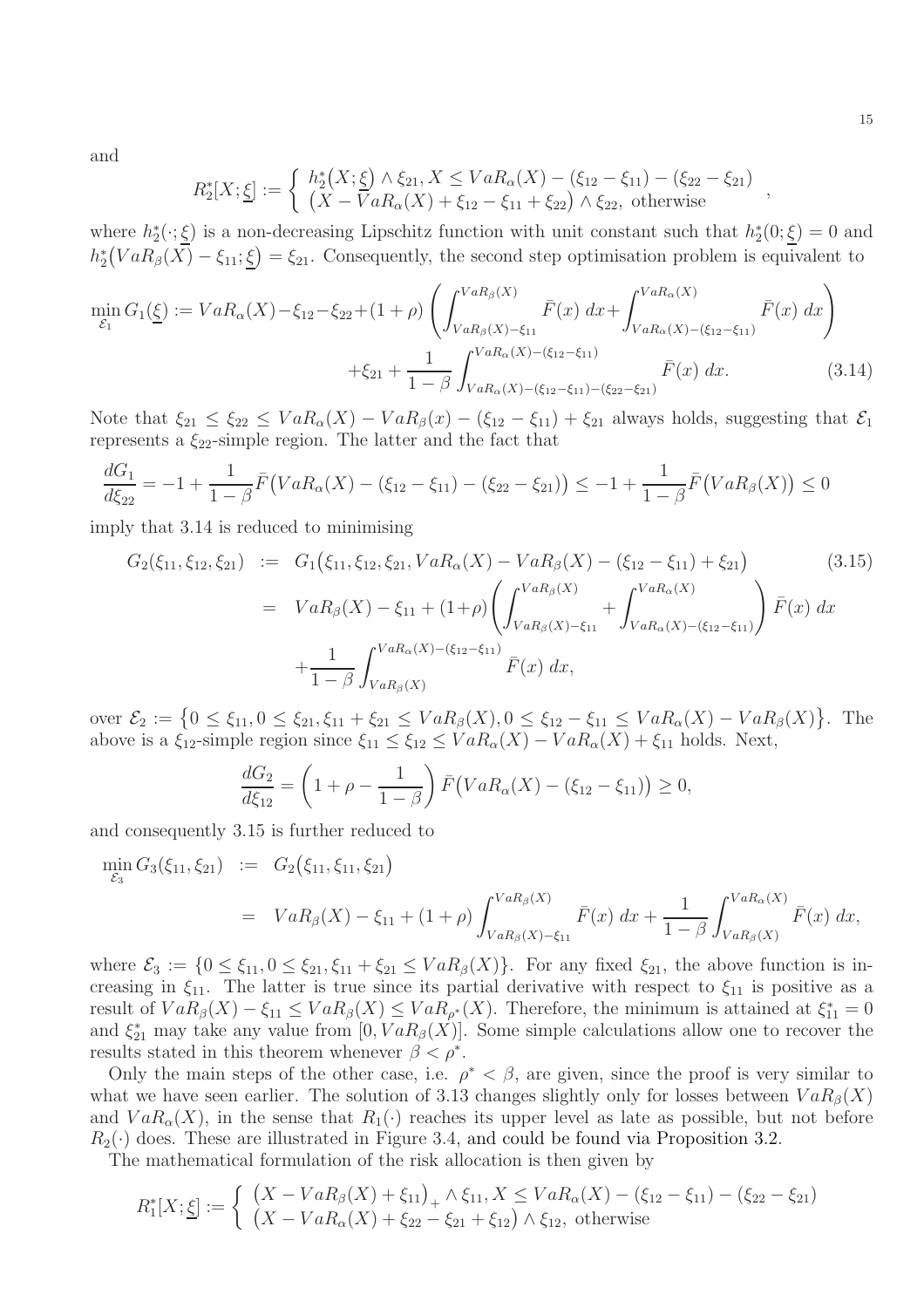

FIGURE 3.4. The construction of  $R_1^*[X; \underline{\xi}]$  (solid line) and  $R_2^*[X; \underline{\xi}]$  (dotted line) in Theorem 3.2 when  $\rho * < \beta$ .

and

$$
R_2^*[X; \underline{\xi}] := \left\{ \begin{array}{l} h_3^*(X; \underline{\xi}) \wedge \xi_{21}, X \leq VaR_{\alpha}(X) - (\xi_{22} - \xi_{21}) \\ (X - VaR_{\alpha}(X) + \xi_{22}) \wedge \xi_{22}, \text{ otherwise} \end{array} \right.,
$$

where  $h_3^*(\cdot;\underline{\xi})$  is a non-decreasing Lipschitz function with unit constant such that  $h_3^*(0;\underline{\xi})=0$  and  $h_3^*(VaR_\beta(X) - \xi_{11}; \underline{\xi}) = \xi_{21}.$ 

One may easily find that the second stage optimisation problem is then given by

$$
\begin{cases}\n\min_{\mathcal{E}_1} VaR_{\alpha}(X) - \xi_{12} - \xi_{22} + \xi_{21} + \frac{1}{1-\beta} \int_{VaR_{\alpha}(X) - (\xi_{22} - \xi_{21})}^{VaR_{\alpha}(X)} \bar{F}(x) dx \\
+ (1+\rho) \left( \int_{VaR_{\beta}(X) - \xi_{11}}^{VaR_{\beta}(X)} \bar{F}(x) dx + \int_{VaR_{\alpha}(X) - (\xi_{12} - \xi_{11}) - (\xi_{22} - \xi_{21})}^{VaR_{\alpha}(X)} \bar{F}(x) dx \right)\n\end{cases}
$$

All other steps follow by taking appropriate partial derivatives in the same order as in the proof of the previous case. The proof is now complete.

#### 4. Robustness issues

In this section, we briefly investigate and discuss some robust statistical approaches to identify the optimal reinsurance arrangement. Therefore, it is important to estimate the risk measures in a robust manner, which boils down to robustly estimating the p-quantiles of a distribution (for different values of  $p$  between 0 and 1).

For a distribution F and a general  $0 < p < 1$ , the p-quantile is denoted  $Q_p = inf \{x \in \mathbb{R} | F(x) \geq p\}$ with  $0 < p < 1$ . For a given F, these quantiles can often be computed analytically. When the underlying distribution is unknown, we have to estimate it from the observed data set  $X_n =$  ${x_1, x_2, \ldots, x_n}$ . The empirical distribution function has a jump of size  $1/n$  at each of the *n* data points and is given by

$$
F_n(x) = \frac{1}{n} \sum_{i=1}^n I(x \le x_i)
$$

where  $I(\cdot)$  is the indicator function. Naturally, the empirical quantile is  $\hat{Q}_p = inf\{x | F_n(x) \ge p\}.$ 

Classical parametric statistical procedures work well if the underlying assumptions hold, but may become extremely unreliable if the shape of the true underlying model deviates from the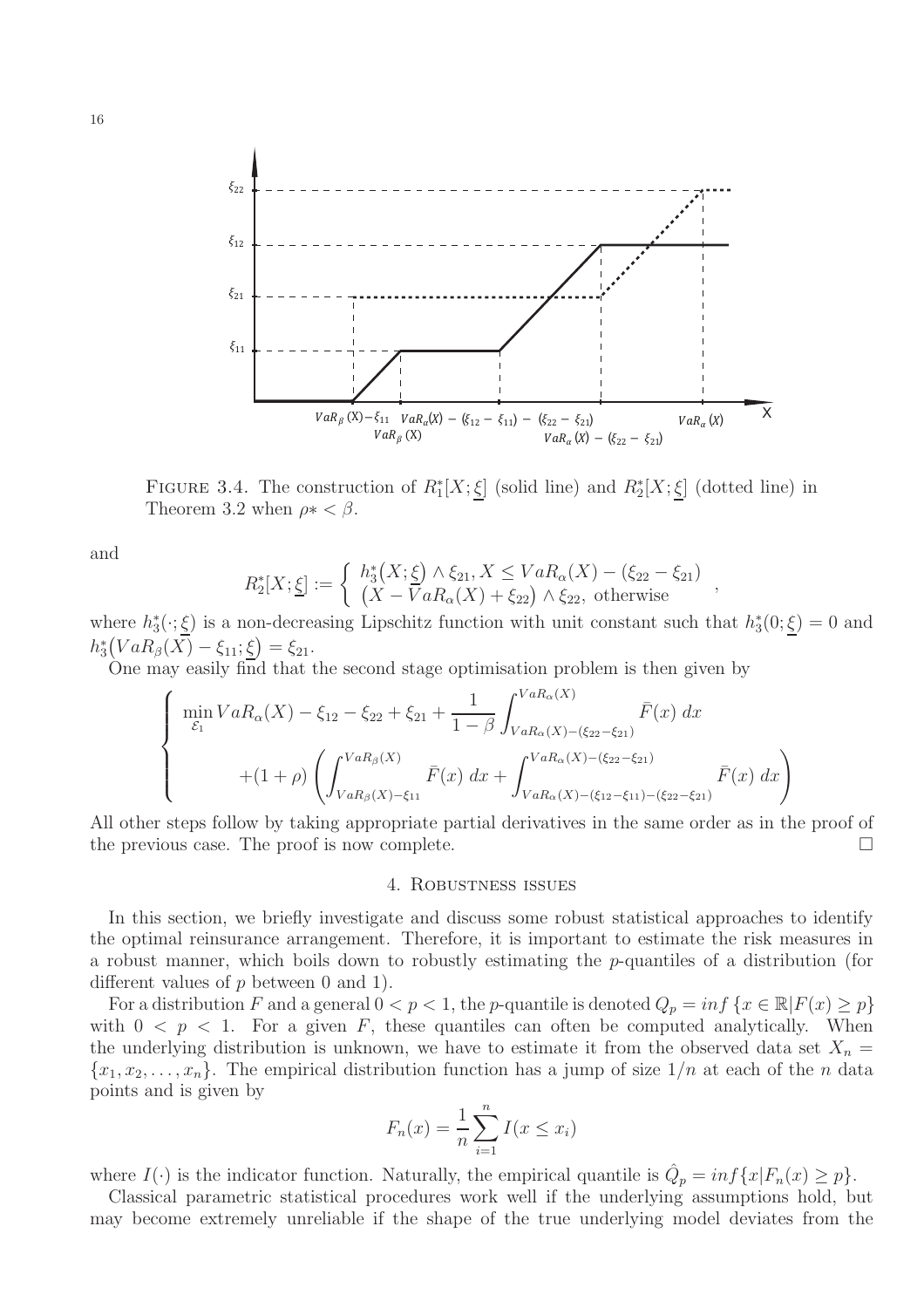assumed parametric model. A typical violation which can have a big influence on the result is the presence of outliers in the data. Outliers are observations that do not follow the pattern indicated by the majority of the data. Sometimes these outlying observations are errors resulting from data input mistakes, but other reasons may also explain their occurrence in real data, such as belonging to different populations or observations made under exceptional circumstances. Therefore, it is interesting to always investigate the outliers after detection. In practice one often tries to detect outliers using diagnostics starting from a classical fitting method. However, as classical statistical techniques are known to be extremely sensitive to outliers, it is possible that these outliers affect the estimates so strongly that the resulting fitted model does not allow detection of the deviating observations (masking effect). Additionally, some reliable data points might even appear as outliers (swamping effect). Since it is well-known that outliers can lead to very misleading results when applying traditional statistical methods, robust alternatives have been developed. These techniques search for the model fitted by the majority of the data and hence are more robust against the possibility that the data contain one or more expected outliers. This has been the starting point of the robust statistical literature for the past 40 years, from the initial work in the univariate setting to recent work for high-dimensional data analysis (see e.g. Huber, 1981, Hampel et al., 1986 and Maronna et al., 2006 for more information). Recently, outlier detection and robustness have also become important in various financial applications such as asset allocation models (e.g. Welsch and Zhou, 2007), interest-rate models (e.g. Czellar et al., 2007), ruin probabilities (e.g. Loisel et al., 2008), time series modelling (e.g. Croux et al., 2010) and claims reserving (e.g. Verdonck and Debruyne, 2011). Therefore, robust methods are helpful to gain insight in the data and this knowledge often yields a significant improvement to the classical techniques. When there are no outliers in the data, the classical robust methods yield similar results, so the deviation between the two fits can be used to correctly identify outliers.

When examining the obtained closed formulas, it is clear that robust estimation of the risk measure will make the methodology more robust, and hence the goal of this section is to robustly estimate the *p*-quantiles of a data set (for different values of  $0 < p < 1$ ). However, many univariate robust estimators are based purely on quantiles. Examples include the median instead of the classical mean for location and the interquartile range (IQR) rather than the classical standard deviation for scale. A popular tool to measure robustness is the breakdown point, which is the smallest amount of contamination that may cause an estimator to take on arbitrarily large values. Both classical estimators, mean and variance, have a breakdown point of 0%, whereas the median and IQR, respectively have a breakdown point of  $50\%$  and  $25\%$ . It is clear that the p-quantile estimator has a breakdown point of  $100(1 - p)\%$ . For example, for the 0.75-quantile, we have to alter (at least) the 25% largest observations of the data set to break down the estimator (if we let all these observations go to infinity, then the estimated quantile will also go to infinity). Therefore, if we only need to calculate p-quantiles for  $p < 0.75$ , robustness would probably not be an important issue, since most real data sets contain less than 25% outliers. Due to the fact that we are also interested in p-quantiles for  $p > 0.75$  and even  $p > 0.95$ , a smaller amount of outliers are already able to significantly influence the result. Note that extremely small observations have no impact on this estimator, since only outliers in the right tail of the distribution have an effect on the estimation of the p-quantile.

Recently, robustness and sensitivity analysis of risk measures have been studied by Cont et al. (2010) and Kou et al. (2012). They also emphasize the importance of robustness of risk estimators in practice. Cont et al. (2010) have proposed an alternative for ES, namely the Truncated Tail Value-at-Risk  $(TrTVaR)$ , which is defined as follows:

$$
TrTVaR_{\alpha_1,\alpha_2}(Z) := \frac{1}{\alpha_2 - \alpha_1} \int_{\alpha_1}^{\alpha_2} VaR_s(Z) \, ds = \frac{(1 - \alpha_1)ES_{\alpha_1}(Z) - (1 - \alpha_2)ES_{\alpha_2}(Z)}{\alpha_2 - \alpha_1},\tag{4.1}
$$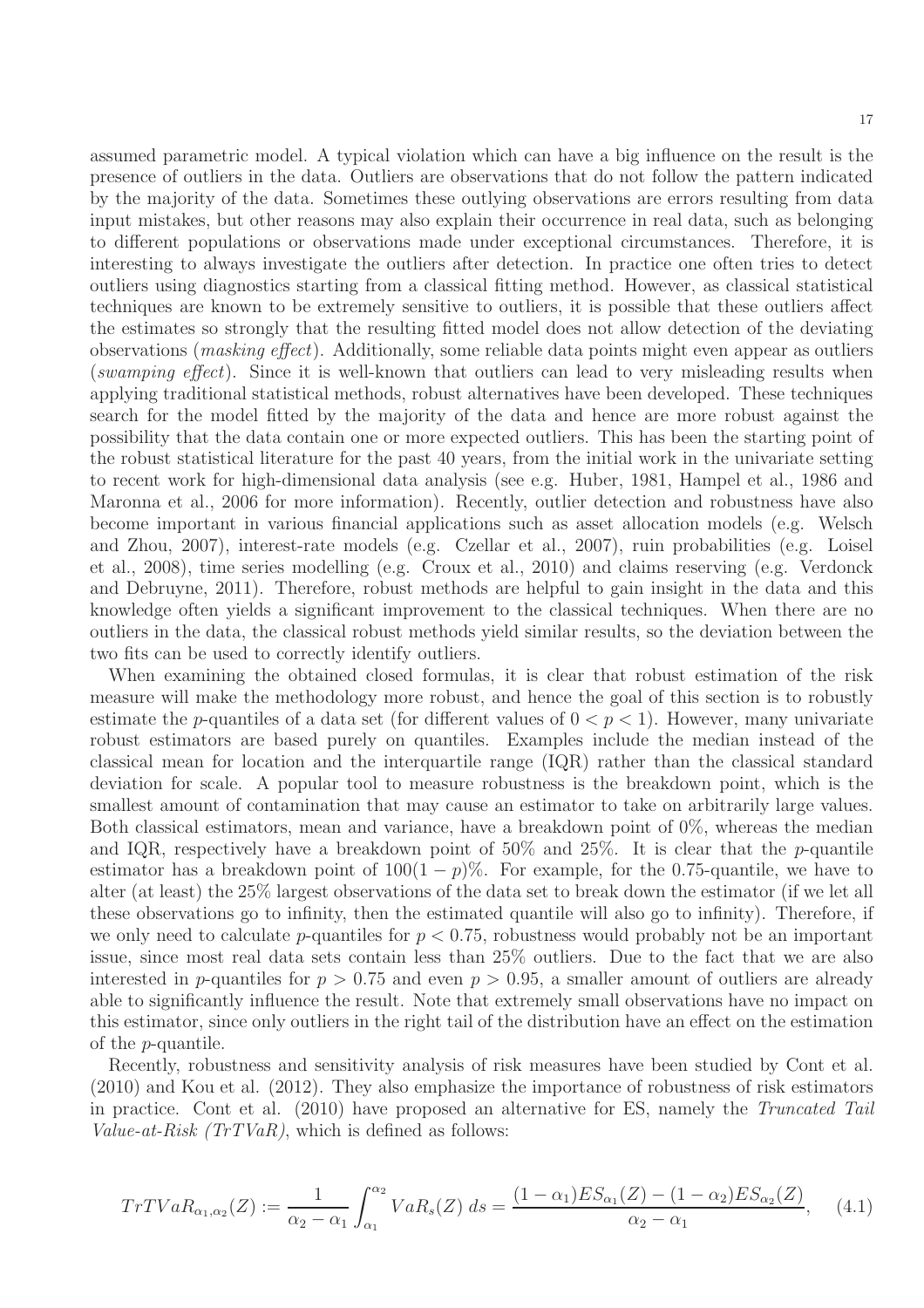and is simply the average of VaR levels across a range of loss probabilities. The robustness and efficiency properties depend on the choice for  $0 < \alpha_1 < \alpha_2 < 1$  (the higher  $\alpha_2$ , the more efficient but also the less robust the estimator will be). It can easily be seen that this measure incorporates both the VaR and the ES risk measure. It is well-known that ES is a convex risk measure, while VaR is not convex (see for example, Acerbi and Tasche, 2002 and Denuit *et al.*, 2005). TrTVaR represents a compromise between VaR and ES, in the sense that only a part of the tail behaviour is measured by it, and as expected, it has similar properties to VaR. That is, TrTVaR is a non-convex and robust risk measure (see Cont *et al.*, 2010), and has the advantage of being more tail sensitive than VaR. Since it might also be interesting to give explicit derivations when the insurer's risk position is evaluated by this more robust measure, we provide in Theorem 4.1 the optimal risk allocation whenever the insurer decision is based on the TrTVaR risk measure. It is further assumed that  $1 + \rho < 1/(\alpha_2 - \alpha_1)$ , which represents the most plausible scenario as  $\alpha_1$  and  $\alpha_2$  are expected to have values close to 1.

**Theorem 4.1.** If  $1 + \rho < 1/(\alpha_2 - \alpha_1)$ , then the TrTVaR-based optimal reinsurance contract is given by

$$
R^*[X] = \begin{cases} (X - VaR_{\alpha^{**}}(X))_+ \wedge (VaR_{\alpha^*}(X) - VaR_{\alpha^{**}}(X))_+, & \alpha^* > \alpha_1 \\ (X - VaR_{\rho^*}(X))_+ \wedge (VaR_{\alpha_1}(X) - VaR_{\rho^*}(X))_+, & \alpha^* < \alpha_1 \end{cases},
$$
\n(4.2)  
\nwhere  $\alpha^* = 1 - \frac{1-\alpha_2}{1-(1+\rho)(\alpha_2-\alpha_1)}$  and  $\alpha^{**} = \min(\rho^*, \alpha_1)$ .

*Proof.* Keeping in mind equation 4.1, the function that needs to be minimised over 
$$
\mathcal{F}
$$
 is given by  
\n
$$
TrTVaR_{\alpha_1,\alpha_2} \Big( \mathbf{L}(R[X]) \Big) = TrTVaR_{\alpha_1,\alpha_2}(X) - TrTVaR_{\alpha_1,\alpha_2}(R[X]) + (1+\rho)\mathbf{E}(R[X])
$$
\n
$$
= TrTVaR_{\alpha_1,\alpha_2}(X) + (1+\rho)\int_0^{\alpha_1} R(VaR_s(X)) ds
$$
\n
$$
+ \left(1+\rho-\frac{1}{\alpha_2-\alpha_1}\right)\int_{\alpha_1}^{\alpha_2} R(VaR_s(X)) ds + (1+\rho)\int_{\alpha_2}^1 R(VaR_s(X)) ds.
$$

As before, the above is solved via a two-stage procedure, where the first step becomes

$$
\begin{cases}\n\min_{R \in \mathcal{F}} (1+\rho) \left( \int_0^{\alpha_1} + \int_{\alpha_2}^1 \right) R\left( VaR_s(X) \right) ds + \left( 1+\rho - \frac{1}{\alpha_2 - \alpha_1} \right) \int_{\alpha_1}^{\alpha_2} R\left( VaR_s(X) \right) ds \\
\text{subject to } R\left( VaR_{\alpha_1}(X) \right) = \xi_1, R\left( VaR_{\alpha_2}(X) \right) = \xi_2.\n\end{cases}
$$
\n(4.3)

Note that  $(\xi_1, \xi_2) \in C_1$  is a vector of constants with

$$
C_1 := \Big\{ 0 \le \xi_2 - \xi_1 \le VaR_{\alpha_2}(X) - VaR_{\alpha_1}(X), 0 \le \xi_1 \le VaR_{\alpha_1}(X), 0 \le \xi_2 \le VaR_{\alpha_2}(X) \Big\}.
$$

Now,  $1 + \rho - \frac{1}{\alpha^2}$  $\frac{1}{\alpha_2-\alpha_1}$  is assumed to be negative. Similar arguments to the one used in the proof of Theorems 2.1 and 2.2 show that 4.3 is solved by  $R_1^*[X; \xi_1, \xi_2] := (X - VaR_{\alpha_1}(X) + \xi_1)_+ \wedge \xi_2$ . Equations 1.1 and 4.1, and the fact that

$$
\mathbf{E}\big(R_1^*[X;\xi_1,\xi_2]\big) = \int_0^{\xi_2} \Pr\big(R_1^*[X;\xi_1,\xi_2] > x\big) \, dx = \int_{VaR_{\alpha_1}(X)-\xi_1}^{VaR_{\alpha_1}(X)+\xi_2-\xi_1} \Pr(X > x) \, dx,
$$

show that the second step is to minimise over  $C_1$ 

$$
H_4(\xi_1, \xi_2) := (1+\rho) \int_{VaR_{\alpha_1}(X) - \xi_1}^{VaR_{\alpha_1}(X) + \xi_2 - \xi_1} \Pr(X > x) dx
$$
  
 
$$
-\frac{1}{\alpha_2 - \alpha_1} \left( (1-\alpha_1)\xi_1 - (1-\alpha_2)\xi_2 + \int_{VaR_{\alpha_1}(X)}^{VaR_{\alpha_1}(X) + \xi_2 - \xi_1} \Pr(X > x) dx \right).
$$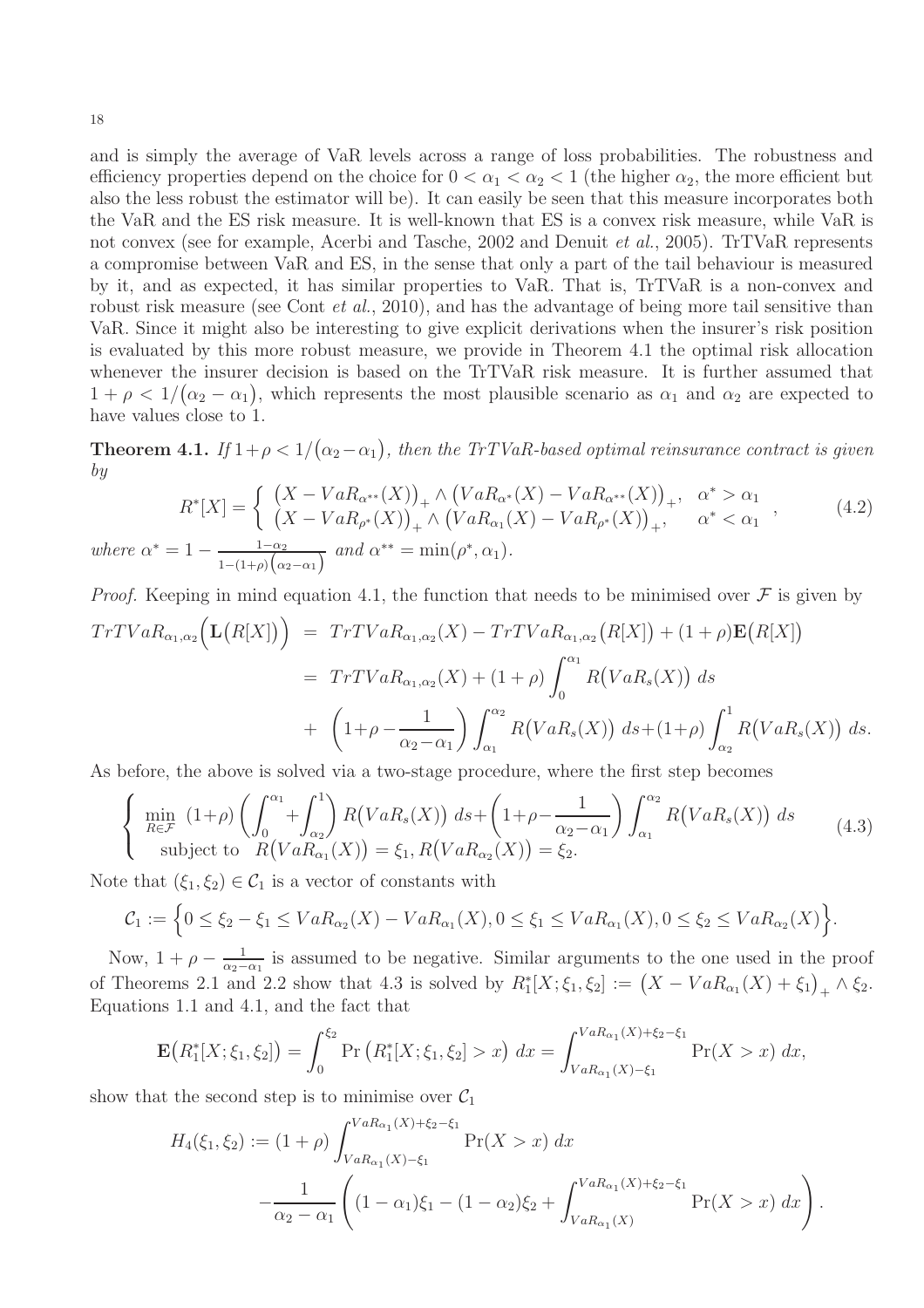Clearly,  $\frac{dH_4}{d\xi_2} = \frac{1-\alpha_2}{\alpha_2-\alpha_1}$  $\frac{1-\alpha_2}{\alpha_2-\alpha_1} + \left(1+\rho-\frac{1}{\alpha_2-}\right)$  $\frac{1}{\alpha_2-\alpha_1}$   $\bar{F}(VaR_{\alpha_1}(X) + \xi_2-\xi_1)$ . The latter is negative if and only if  $F\big( VaR_{\alpha_1}(X) + \xi_2 - \xi_1 \big) < \alpha^*$ , which is equivalent to  $VaR_{\alpha_1}(X) + \xi_2 - \xi_1 < VaR_{\alpha^*}(X)$ .

Note that  $\alpha^* < \alpha_2$  always holds. Let us assume first that  $\alpha^* > \alpha_1$ . Keeping in mind that  $\xi_2 \in [\xi_1, \xi_1 + VaR_{\alpha_2}(X) - VaR_{\alpha_1}(X)],$  then for any fixed  $\xi_1 \in [0, VaR_{\alpha_1}(X)]$  we have that  $\frac{dH_4}{d\xi_2} < 0$ if  $\xi_2 \in [\xi_1, \xi_1 + VaR_{\alpha^*}(X) - VaR_{\alpha_1}(X)],$  and  $\frac{dH_4}{d\xi_2} \ge 0$  if

$$
\xi_2 \in [\xi_1 + VaR_{\alpha^*}(X) - VaR_{\alpha_1}(X), \xi_1 + VaR_{\alpha_2}(X) - VaR_{\alpha_1}(X)].
$$

Thus,

$$
H_4(\xi_1, \xi_2) \ge H_4(\xi_1, \xi_1 + VaR_{\alpha^*}(X) - VaR_{\alpha_1}(X)) = (1+\rho) \int_{VaR_{\alpha_1}(X) - \xi_1}^{VaR_{\alpha^*}(X)} \Pr(X > x) dx - \xi_1 + K_1,
$$

where  $K_1$  is a constant with respect to  $\xi_1$ . Taking the derivative with respect to  $\xi_1$  of the right hand side function from above, one may recover 4.2 for this case, by following similar steps as used in the proof of Theorem 2.1.

It only remains to show the  $\alpha^* < \alpha_1$  case. Thus,  $\frac{dH_4}{d\xi_2} > 0$  holds for any fixed  $\xi_1 \in [0, VaR_{\alpha_1}(X)],$ and any  $\xi_2 \in [\xi_1, \xi_1 + VaR_{\alpha_2}(X) - VaR_{\alpha_1}(X)]$ . Consequently,

$$
H_4(\xi_1, \xi_2) \ge H_4(\xi_1, \xi_1) = (1+\rho) \int_{VaR_{\alpha_1}(X) - \xi_1}^{VaR_{\alpha_2}(X)} -\xi_1 + K_2,
$$

where  $K_2$  is a constant with respect to  $\xi_1$ . As before, one may find the global optimal solution for this case. The proof is now complete.

It is expected that the limiting cases from Theorem 4.1 can be used to recover the optimal VaR and ES-based decisions found in Theorems 2.1 and 2.2, which are further explained. The VaR case is obtained as  $\alpha_1 \nearrow \alpha_2$ , which implies that  $\alpha^* \nearrow \alpha_2$ . It is simple to show that if  $\alpha_1$  is sufficiently close to  $\alpha_2$ , then  $\alpha^* < \alpha_1$  ( $\alpha^* > \alpha_1$ ) as long as  $\rho^* \ge \alpha_2$  ( $\rho^* < \alpha_2$ ), which in turn makes the optimal reinsurance contract from 4.2 to be  $R^*[X] = (X - VaR_{\rho^*}(X))_+ \wedge (VaR_{\alpha_2}(X) - VaR_{\rho^*}(X))_+$ . Clearly, the latter recovers the VaR result from Theorem 2.1. The ES case is obtained when  $\alpha_2 \nearrow 1$ , which yields that  $\alpha^* \nearrow 1$ . Thus,  $\alpha^* > \alpha_1$  and 4.2 becomes  $R^*[X] = (X - VaR_{\rho^*}(X))_+$ , as long as  $1 + \rho < 1/(1 - \alpha_1)$ , i.e.  $\rho^* < \alpha_1$ , which aligns with our findings from Theorem 2.2.

It is interesting to point out that an ideal contract from Theorem 4.1 does not always require for layers higher than  $VaR_{\alpha_1}(X)$  to be covered by the insurance company, as it has been seen for VaR-based optimal arrangement, even though the insurer risk is measured by quantifying a portion of the worst  $1 - \alpha_1$  events. For example, the reinsurer covers in full the  $[VaR_{\rho^*}(X), VaR_{\alpha^*}(X)]$ layer, whenever  $\rho^* \leq \alpha_1 < \alpha^* < \alpha_2$ . Further, if  $\rho = 1$ ,  $\alpha = 95\%$ ,  $\alpha_1 = 93\%$  and  $\alpha_2 = 97\%$ , then  $\rho^* = \alpha^{**} = 50\%$  and  $\alpha^* = 96.7\%$ . Consequently, the optimal 95% VaR decision makes the reinsurer to cover the  $[VaR_{50\%}(X), VaR_{95\%}(X)]$  layer, while the optimal [93\%, 97\%] TrTVaR reinsurance arrangement allows the reinsurer to pay only the  $[VaR_{50\%}(X), VaR_{96.7\%}(X)]$  layer. The given example makes the TrTVaR to be blind to the worst 3% events, but the reinsurer pays the worst 3.3% events, which includes some of the extreme events embedded in the [93%, 97%] TrTVaR risk measure. The latter can be explained by the more complex structure of the TrTVaR risk measure.

Actually, the TrTVaR estimator simply deletes a certain percentage,  $1 - \alpha_2$ , of observations before computing the ES in the usual way. A drawback of this methodology is that the value  $\alpha_2$ has to be chosen beforehand and does not depend on the observed data. Hence, the proportion of large observations that is removed is specified before computing the risk measure on the remaining observations. If a prudent value for  $\alpha_2$  is taken, and in reality there are no outliers in the data (or only a very few), the result will not be very efficient, because a significant amount of "good" observations is not taken into account for estimation. To overcome this problem, one could also follow another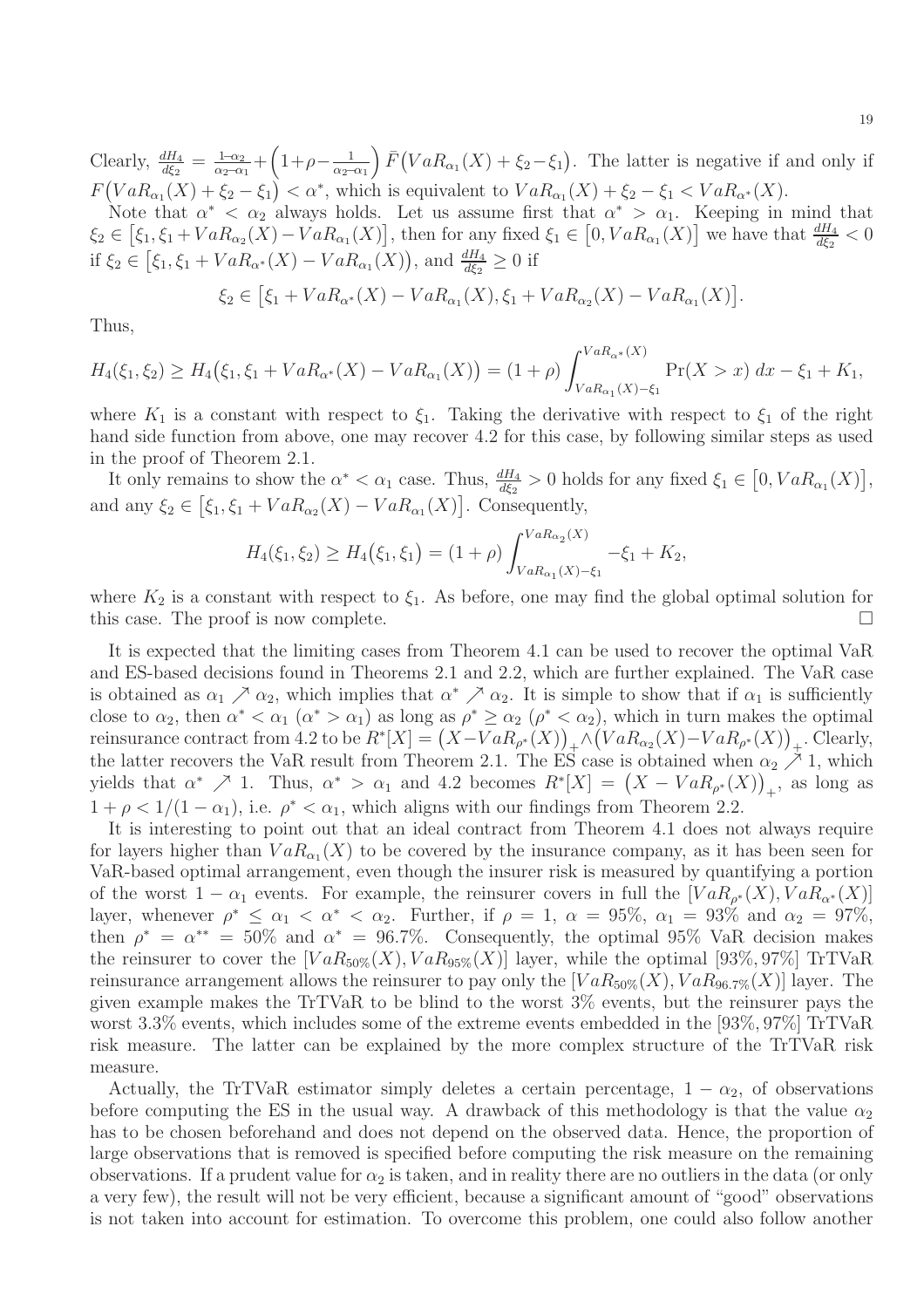approach, namely empirically determining the amount of outliers in the data. Therefore, one might try to automatically screen the data for outliers and remove them by using robust methods.

In general, one will try to estimate the distribution of the data before computing the *p*-quantiles. Since we deal with univariate data, it might certainly be interesting to start with some exploratory data analysis and visualise the data by constructing a few plots. To have an idea about the underlying distribution of the data, it is useful to construct QQ plots for possible theoretical distributions. The most common form is the normal QQ plot, which is used to test graphically whether the observed data stems from a normal distribution. The shape of the QQ plot can also be very useful to highlight distributional asymmetry, outliers, heavy tails, multi-modality or other interesting data characteristics. Besides the normal QQ plot, it is also possible to construct QQ plots for other reference distributions (see for example the qqplot command in R which creates a QQ plot for most theoretical distributions). One could also use the classical boxplot in order to detect outliers, which has been introduced by Tukey (1977). However, the classical boxplot rejection rule inherently assumes normality of the data, and therefore, it usually classifies too many points as outlying when the data are skewed, which is more the rule than an exception in financial data. To overcome this drawback, Hubert and Vandervieren (2008) have proposed the adjusted boxplot, which includes a robust measure of skewness and gives a more accurate representation of possible outliers.

One could also opt for kernel density estimation methods (see Silverman, 1986 for an introductory text) and hence, no prior belief about the distribution is needed. Fernholz (1997) has already shown that smoothing the empirical distribution function with an appropriate kernel and bandwidth can reduce the variance and mean squared error of some quantile-based estimators. Recently, Hubert et al. (2012) have constructed methods for reducing the variance and mean squared error of different univariate robust estimators that are based on quantiles, by implementing a kernel smoothed distribution function instead of the empirical distribution function. This smoothing procedure also improves the ability to detect outliers with the adjusted boxplot. A range of kernel functions have to be chosen, but popular choices are the Gaussian basis functions. Another important issue is the selection of the bandwidth of the kernel, which exhibits a strong influence on the resulting estimate. Optimal choices for this bandwidth exist (see for example, Sheather and Jones, 1991, and Jones et al., 1996). A robust bandwidth selection procedure is also proposed in Hubert et al. (2012). The kernel density estimation plot is helpful to notice multi-modality, outliers and other data anomalies.

After visual data inspection, it is plausible to believe that a good understanding about the distribution is achieved. We then propose to use the following strategy to obtain robust estimates for the quantile estimation.

- (1) Robustly estimate the parameters of the distribution. For most common distributions, the following references are useful:
	- Exponential distribution (see Gather, 1986 and Gather and Schultze, 1999).
	- Gamma distribution (see Marazzi and Ruffieux, 1996 and 1999, and Marazzi and Barbati 2003).
	- LogNormal distributon (see Serfling, 2002).
	- Pareto distribution (see Brazauskas and Serfling, 2000 and 2003).
	- Symmetric distributions (see Maronna et al., 2006).
	- Weibull distribution (see Boudt et al., 2011).
	- Many of these techniques are already implemented in R.
- $(2)$  Before computing the required p-quantiles with the obtained robust parameter estimates, one should check whether the assumption about the distribution is appropriate. This can be done by using a goodness-of-fit test. For some of the above-mentioned distributions, there exist particular goodness-of-fit tests (see for example, Rizzo, 2009 for the Pareto distribution). Otherwise, the Kolmogorov-Smirnov, Cram´er-von Mises or Anderson-Darling test on the regular points are well-known alternatives. Most methods will automatically indicate which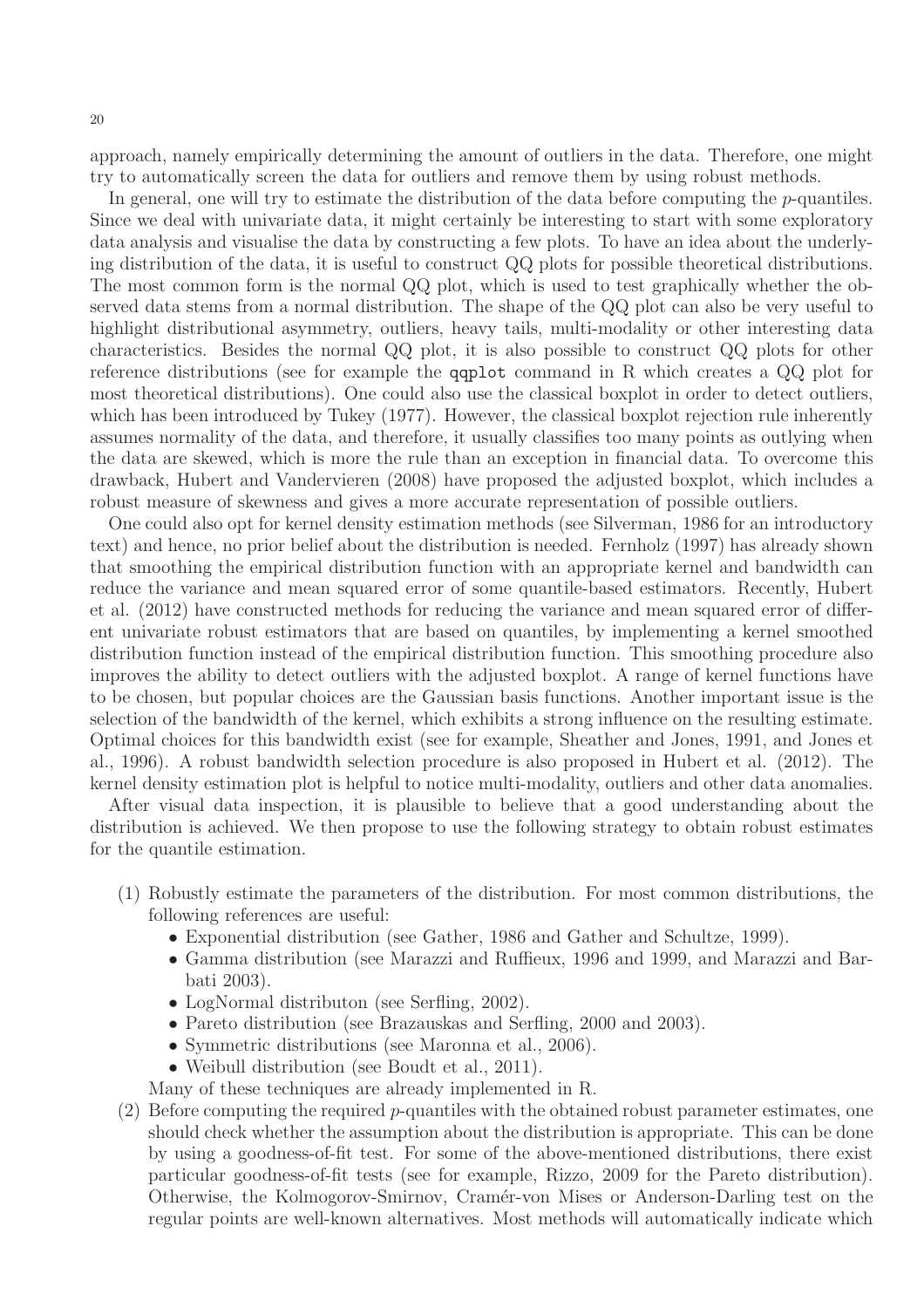observations are the non-outlying ones. Otherwise, we propose to theoretically calculate the 99%-quantile with the robust parameter estimates and flag all observations larger than this value as outlying.

(3) If the goodness-of-fit test is not rejected, the required theoretical quantiles are obtained. Otherwise, one should try the entire procedure with another distribution.

When calculating p-quantiles for very large p (say  $p \geq 0.95$ ), it might be better to follow an approach which is based on the idea of combining robust statistics and extreme value statistics. At first sight, it might look inappropriate to combine these two research fields, since it is hard to decide whether one or a group of very large observations are outliers or not when dealing with heavy-tailed distributions. However, it is already shown that robustness may play an important role in extreme value theory (see e.g. Dell'Aquila and Embrechts, 2006, Vandewalle et al., 2007, and Hubert et al., 2012). For Pareto-type distributions, Hubert et al. (2012) have proposed a robust estimator of the extreme value index, because it is shown that classical estimators, such as the Hill estimator, tend to overestimate this parameter in the presence of outliers. Based on this robust estimator, they have constructed a diagnostic tool to detect automatically the observations that have an unusual large influence on the Hill estimator. This method also allows the robust estimation of large  $p$ -quantiles, as described by Weissman (1978).

#### 5. Examples and Numerical Results

This section provides a numerical analysis related to our main results described in Theorems 2.1 and 3.1. We start by enumerating some of the well known distorted premium principle examples.

- i) Dual-power function principle:  $g(t) = 1 (1 t)^{\beta}, \beta > 1;$
- ii) ES principle:  $g(t) = \min(t/(1 \beta), 1), 0 < \beta < 1;$
- iii) Gini principle:  $g(t) = (1 + \beta)t \beta t^2$ ,  $0 < \beta \le 1$ ;
- iv) Proportional hazard transform (PHT) principle:  $g(t) = t^{1-\beta}, 0 < \beta < 1$ ;
- v) Wang Transform:  $g(t) = F_N(F_N^{-1}(t) + \lambda), \lambda > 0,$

where  $F_N(\cdot)$  and  $F_N^{-1}(\cdot)$  represent the standard normal cumulative distribution function and its inverse respectively. The Φ's functions can be easily calculated, and therefore we only state the form for the Wang Transform premium, which is

$$
\Phi(s) = \exp\left\{\lambda F_N^{-1}(s) - \frac{\lambda^2}{2}\right\},\,
$$

(for more details, see Jones and Zitikis, 2003 and 2007). Note that, except for ES, all other examples are potential candidates for Theorem 3.1.

We assume three particular distributions for the total loss,  $X$ , and all of them having an expected loss amount of 1,000.

- a) Exponential  $(\lambda = 1,000)$ ;
- b) LogNormal ( $\mu = 6.4; \sigma = 1.00773$ );
- c) Pareto  $(\theta_1 = 3, \theta_2 = 2,000)$  with the survival function given by  $\bar{F}(x) = \left(1 + \frac{x}{\theta_2}\right)^{-\theta_1}, x \ge 0.$

.

It is also assumed that the first reinsurer prefers an expected value principle with  $\rho = 1$ , while the other reinsurer opts out for the PHT principle with  $\beta \in \{0.5, 0.6\}$ . Thus,  $\rho^* = 0.5$  and

$$
(s^*, s^{**}) = \begin{cases} (93.75\%, 75\%), & \beta = 0.5 \\ (93.16\%, 68.50\%), & \beta = 0.6 \end{cases}
$$

The insurer sets its confidence level at  $\alpha = 99.5\%$ , which aligns with the capital requirements designed within the Solvency II, that applies to any insurance or reinsurance company that operates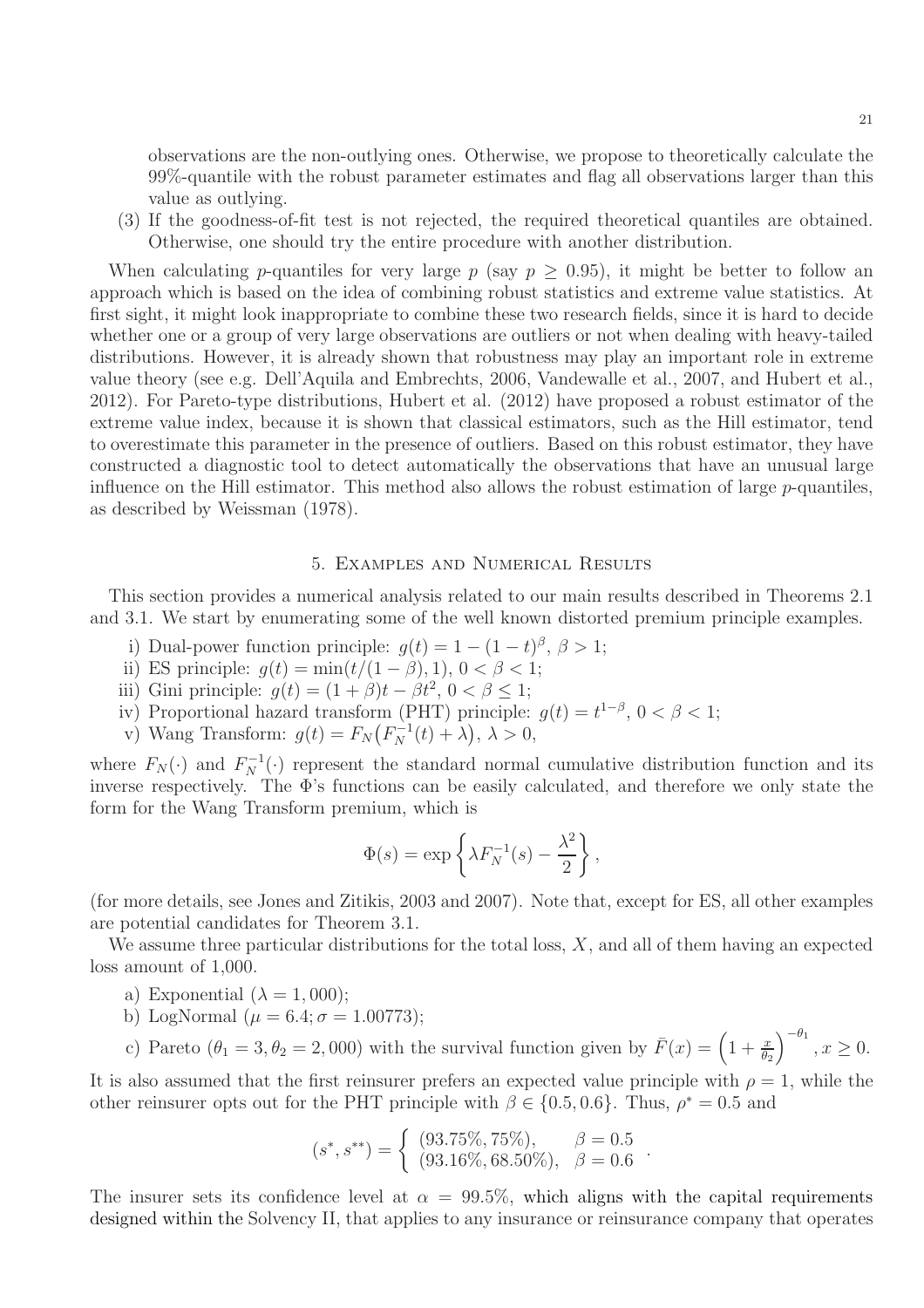in the European Union. We are now able to provide some numerical results for Theorem 3.1 where the diversification gain takes place. Recall that the risk allocation has the following form

$$
\begin{cases}\nI^*[X] &= (X - VaR_{\alpha}(X))_+ \\
R_1^*[X] &= (X - VaR_{s^{**}}(X))_+ \\
R_2^*[X] &= X \wedge VaR_{s^{**}}(X)\n\end{cases} \wedge (VaR_{\alpha}(X) - VaR_{s^{**}}(X))
$$

,

which is now compared with the non-diversified scenario that is allocated as in Theorem 2.1

$$
\begin{cases}\nI^*[X] &= X \wedge VaR_{\rho^*}(X) + (X - VaR_{\alpha}(X))_+ \\
R_1^*[X] &= (X - VaR_{\rho^*}(X))_+ \wedge (VaR_{\alpha}(X) - VaR_{\rho^*}(X))_+ \\
R_2^*[X] &= 0\n\end{cases}.
$$

The corresponding insurer total VaR-based risk is then quantified by 3.7 and 2.2, respectively.

Note that the premium charged by the second reinsurance company increases as  $\beta$  increases, and the diversification gain should decrease as well. Our numerical results capture this pattern and are given in Table 5.1. The values that appear in the parentheses reflect the diversification gain

|                | <i>Exponential LogNormal</i> |            | Pareto     |
|----------------|------------------------------|------------|------------|
| One Reinsurer  | 1,683.15                     | 1,650.24   | 1,721.28   |
| Two Reinsurers | 1,490                        | 1,500.75   | 1,560.42   |
| $\beta=0.5$    | $(11.48\%)$                  | $(9.06\%)$ | $(9.35\%)$ |
| Two Reinsurers | 1,545.06                     | 1,544.92   | 1,608.65   |
| $\beta = 0.6$  | $(8.20\%)$                   | $(6.38\%)$ | $(6.54\%)$ |

Table 5.1. VaR of the Insurer Total loss at 0.995 level: Theorem 3.1 setting

corresponding to each setting. It is quite apparent that the insurer may benefit from clever risk allocation. One may find it a tad intriguing that for  $\beta = 0.6$ , the Exponential loss replicates a higher total risk than the LogNormal scenario. It is very true that the LogNormal distribution has a heavier tail than the Exponential one, but they are not ordered stochastically over the entire loss spectrum, which explains this potential misunderstanding.

We have displayed the optimal risk allocation only for  $\alpha = 0.995$ , and further explanations underpin our choice. It is not surprising that the VaR corresponding to the insurer total loss at various levels from 3.7 increases as the targeted level  $\alpha \in [s^{**}, 1]$  becomes more conservative. Therefore, it is futile to analyse the cedent efficient frontier from this perspective. No matter what risk level is used, the insurer is facing the same capital requirement, and it is at a 99.5% level for any insurance or reinsurance company that operates in the European Union (EU), which will soon become mandatory. Under this framework, we argue that the global optimality is attained if the cedent chooses the confidence level requested by Solvency II.

The risk capital generated by any insurance company business is usually sustained by its very own shareholders, who in turn expect a capital return. The latter aligns with the well known Cost of Capital (CoC) approach, which is especially used whenever traditional evaluations available within the financial markets are not applicable for quantifying the cost of transferring the liabilities to another counter-party. Specifically, the CoC evaluation of a generic liability, Z, is evaluated by  $(1 - \delta)E(Z) + \delta VaR_{0.995}(Z)$  in our setting. The value of  $\delta$  is usually set as the sum of the risk free interest and a risk premium naturally expected by the shareholders. Thus, any risk allocation from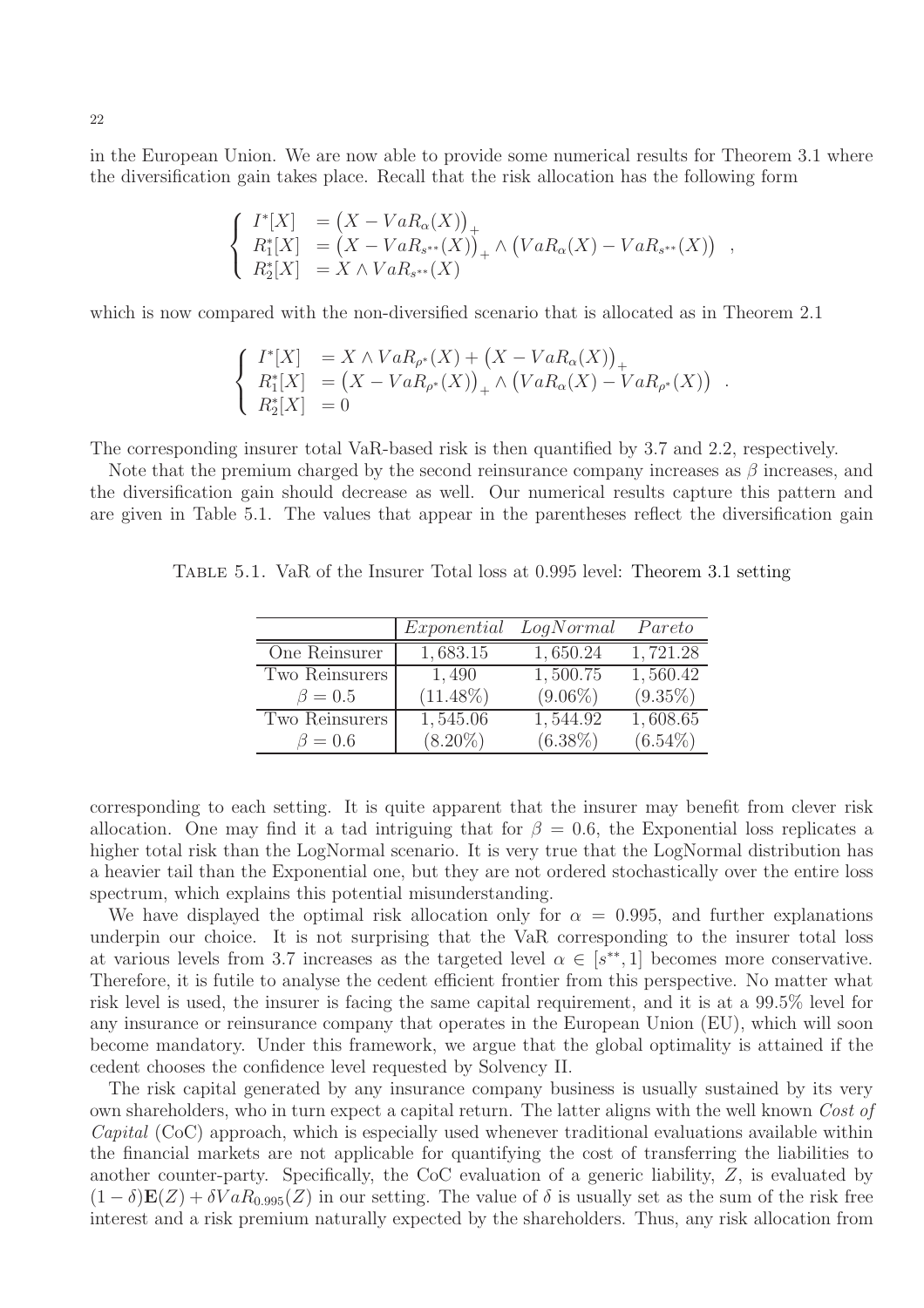the efficient frontier described in 3.6 has a liability evaluated via the CoC method given by

$$
CoC(\gamma; 0.995) := (1 - \delta) \mathbf{E} \Big( \mathbf{L} \big( R_1^*[X], R_2^*[X] \big) \Big) + \delta VaR_{0.995} \Big( \mathbf{L} \big( R_1^*[X], R_2^*[X] \big) \Big)
$$
  
=  $(1 - \delta) \int_{VaR_{\gamma}(X)}^{x_F} \bar{F}(x) dx + \delta \Big( VaR_{0.995}(X) - VaR_{\gamma}(X) \Big)_{+}$   
+  $(1 + \rho) \int_{VaR_{s^{**}}(X)}^{VaR_{\gamma}(X)} \bar{F}(x) dx + \int_0^{VaR_{s^{**}}(X)} g(\bar{F}(x)) dx.$ 

for any targeted confidence level  $\gamma \in [s^{**}, 1]$ . The latter is illustrated in Figure 5.1 for all three loss distributions discussed in the beginning of the current section whenever  $\delta = 10\%$ . It can be



FIGURE 5.1. CoC evaluation of the insurer total liability for various values of  $\gamma$  and  $\beta = 0.6$  for respectively, Pareto (solid), LogNormal (short dash) and Exponential (long dash) loss distributions.

observed that the cedent would prefer to choose from its efficient frontier the risk allocation that is optimised for the 99.5% confidence level. In addition, the most expensive choice is attained in the case in which the insurance company prefers to minimise its total VaR-based risk at  $\gamma = 90.9\%$ . This underpins the fact that the diversification through reinsurance is sensible to the regulatory capital requirements that the insurance company should meet.

|                | Exponential | LogNormal   | Pareto      |
|----------------|-------------|-------------|-------------|
| One Reinsurer  | 1,683.15    | 1,650.24    | 1,721.28    |
| Two Reinsurers | 1,502.49    | 1,463.79    | 1,508.16    |
| $\beta = 0.4$  | $(10.73\%)$ | $(11.30\%)$ | $(12.38\%)$ |
| Two Reinsurers | 1,349.53    | 1,313.10    | 1,336.97    |
| $\beta=0.3$    | $(19.82\%)$ | $(20.43\%)$ | $(22.33\%)$ |
| Two Reinsurers | 1,216.89    | 1,187.14    | 1,195.10    |
| $\beta=0.2$    | $(27.70\%)$ | $(28.06\%)$ | (30.57%)    |
| Two Reinsurers | 1,099.80    | 1,078.76    | 1,074.74    |
| $\beta=0.1$    | $(34.66\%)$ | $(34.63\%)$ | $(37.56\%)$ |

Table 5.2. VaR of the Insurer Total loss at 0.995 level: Theorem 3.2 setting

Finally, this section is concluded with some numerical examples that show the diversification gain provided by the strategy given in Theorem 3.2 as compared to Theorem 2.1. That is, we assume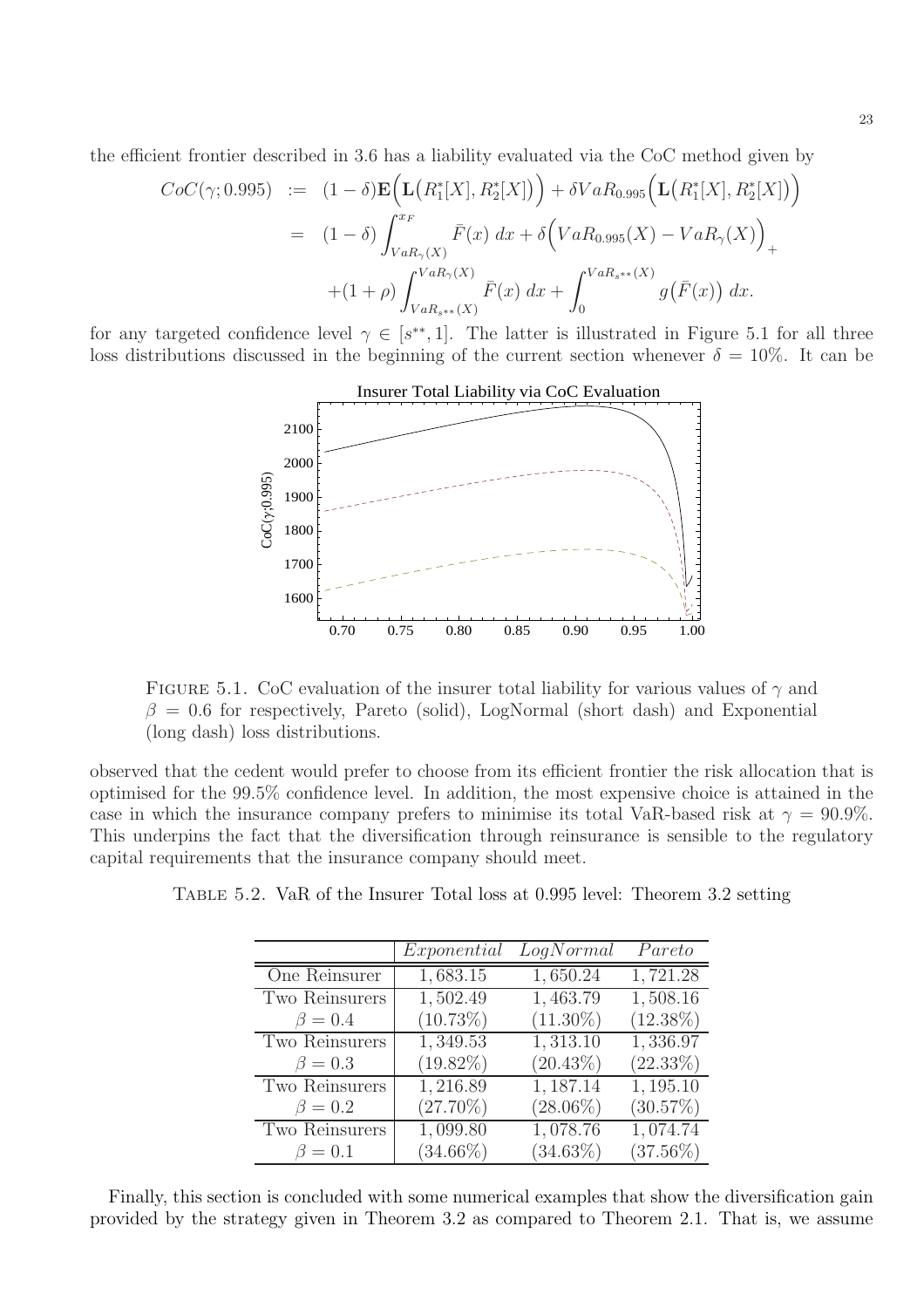the same particular parametric loss distribution assumptions as used earlier. As before, the first reinsurer chooses a security loading factor  $\rho = 1$ . In addition, the second reinsurer charges its premium based on the average worst  $1 - \beta$  events, where  $\beta \in \{0.1, 0.2, 0.3, 0.4\}$ , i.e.  $\beta < \rho^* = 0.5$ always holds. All results are summarised in Table 5.2. Clearly, a reduction in the value of  $\beta$  reduces the level of reinsurance premium, and therefore, the overall risk decreases, and the diversification gain (given in parentheses) increases.

#### **ACKNOWLEDGEMENTS**

The authors are grateful to two anonymous referees for a number of insightful questions and suggestions that have guided our work on revising the paper. The second author acknowledges his research support by the Natural Sciences and Engineering Research Council (NSERC) of Canada.

#### **REFERENCES**

- Acerbi, C. 2002. "Spectral Measure of Risks: A Coherent Representation of Subjective Risk Aversion," Journal of Banking & Finance, 26(7), 1505-1518.
- Acerbi, C. and Tasche, D. 2002. "On the Coherence of Expected Shortfall," Journal of Banking  $\mathcal{B}$ Finance, 26(7), 1487-1503.
- Arrow, K.J. 1963. "Uncertainty and the Welfare Economics of Medical Care," American Economic Review, 53(5), 941–973.
- Bellini,F. and Rosazza Gianin, E. 2012. "Haezendonck-Goovaerts Risk Measures and Orlicz Quantiles," Insurance: Mathematics and Economics, 51(1), 107–114.
- Borch, K., 1960. "An Attempt to Determine the Optimum Amount of Stop Loss Reinsurance," Transactions of the 16th International Congress of Actuaries, vol. I, 597–610.
- Boudt, K., Caliskan, D., and Croux, C. 2011. "Robust Explicit Estimators for Weibull Parameters," Metrika, 73(2), 187–209.
- Brazauskas, V. and Serfling, R. 2000. "Robust Estimation of Tail Parameters for Two-parameter Pareto and Exponential Models via Generalized Quantile Statistics," Extremes, 3(3), 231–249.
- Brazauskas, V. and Serfling, R. 2003. "Favorable Estimators for Fitting Pareto models: A Study using Goodness-of-fit Measures with Actual Data," ASTIN Bulletin, 33(2), 365–381.
- Cai, J., Tan, K.S., Weng, C. and Zhang, Y. 2008. "Optimal Reinsurance under VaR and CTE Risk Measures," Insurance: Mathematics and Economics, 43(1), 185–196.
- Centeno, M.L. and Guerra, M. 2010. "The Optimal Reinsurance Strategy The Individual Claim Case," Insurance: Mathematics and Economics, 46(3), 450–460.
- Cheung, K.C. 2010. "Optimal Reinsurer Revisited A Geometric Approach ," Astin Bulletin, 40(1), 221–239.
- Chi, Y. and Tan, K.S. 2011. "Optimal Reinsurance under VaR and CVaR Risk Measures: A Simplified Approach," Astin Bulletin, 42(2), 487–509.
- Cont, R., Deguest, R. and Scandalo, G. 2010. "Robustness and Sensitivity Analysis of Risk Measurement Procedures," Quantitative Finance, 10(6), 593-606.
- Croux, C., Gelper, G., and Mahieu, K. 2010. "Robust Exponential Smoothing of Multivariate Time Series," Computational Statistics and Data Analysis, 54, 2999–3006.
- Czellar, V., Karolyi, G.A. and Ronchetti, E. 2007. "Indirect Robust Estimation of the Short-term Interest Rate Process," Journal of Empirical Finance, 14, 546–563.
- Dell'Aquila, R., Embrechts, P. 2006. "Extremes and Robustness: A Contradiction?," Financial Markets and Portfolio Management, 20, 103–118.
- Denuit, M., Dhaene, J., Goovaerts, M.J. and Kaas, R. 2005. Actuarial Theory for Dependent Risks: Measures, Orders and Models, Wiley, Chichester.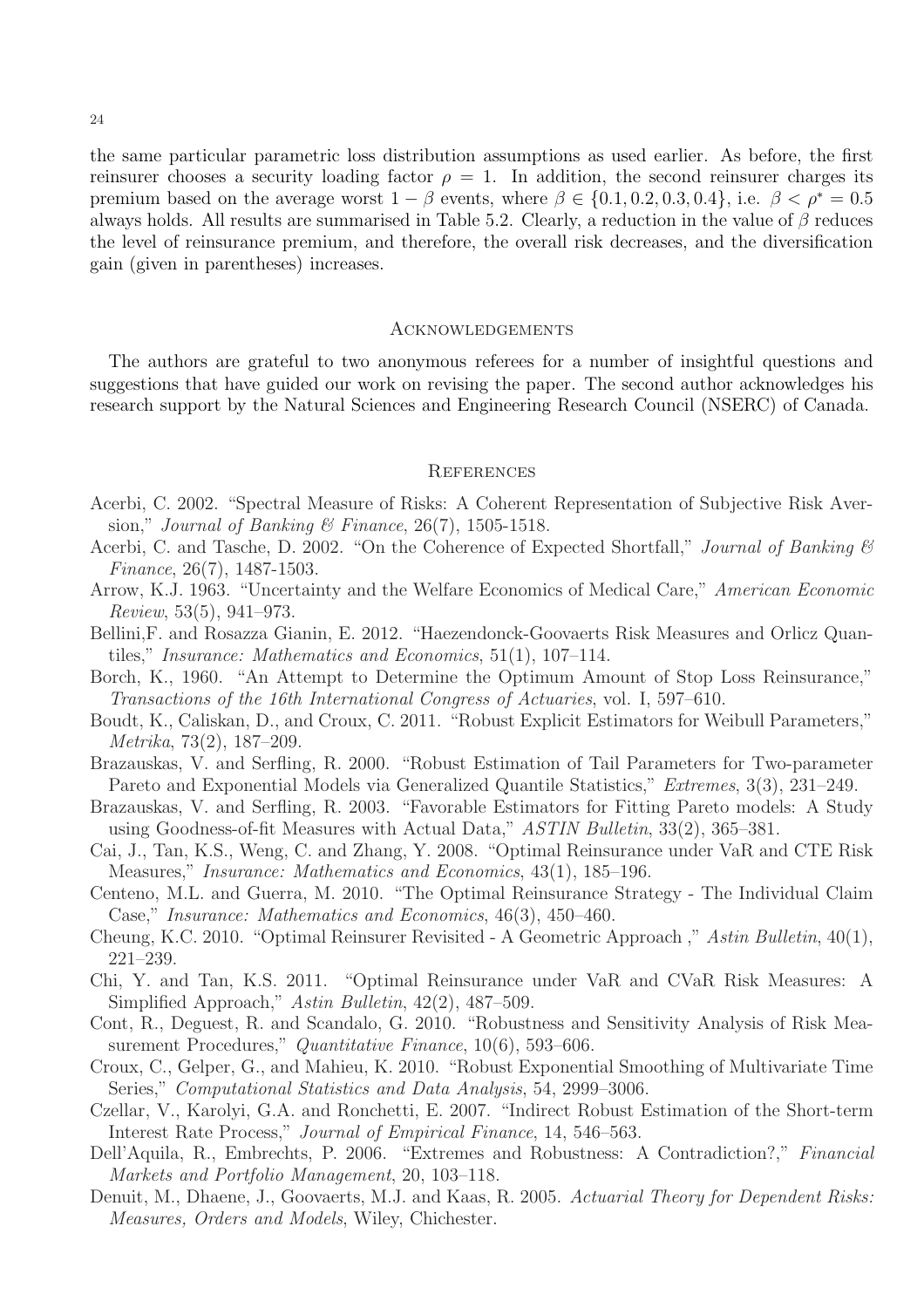- Dhaene, J., Denuit, M., Goovaerts, M.J., Kaas R. and Vyncke, D. 2002 a. "The Concept of Comonotonicity in Actuarial Science and Finance: Theory," Insurance: Mathematics and Economics, 31(1), 3–33.
- Dhaene, J., Denuit, M., Goovaerts, M.J., Kaas R. and Vyncke, D. 2002 b."The Concept of Comonotonicity in Actuarial Science and Finance: Applications," Insurance: Mathematics and Economics,  $31(2)$ ,  $133-161$ .
- Dhaene, J., Kukush, A., Linders, D. and Qihe. 2012."Remarks on Quantiles and Distortion Risk Measures," European Actuarial Journal, 2(2), 319–328.
- Fernholz, L.T. 1997. "Reducing the Variance by Smoothing," Journal of Statistical Planning and Inference, 57(1), 29-38.
- Gather, U. 1986. "Robust Estimation of the Mean of the Exponential Distribution in Outlier Situations," Communications in Statistics A, 15, 2323–2345.
- Gather, U., and Schultze, V. 1999. "Robust Estimation of Scale of an Exponential Distribution," Statistica Neerlandica, 53, 327–341.
- Goovaerts, M.J., Linders, D., Van Weert, K. and Tank, F. 2012. "On the Interplay Between Distortion, Mean Value and Haezendonck-Goovaerts Risk Measures," Insurance: Mathematics and Economics, 51(1), 10–18.
- Goovaerts, M.J., Kaas, R., Dhaene, J. and Tang, Q. 2004. "Some New Classes of Consistent Risk Measures," Insurance: Mathematics and Economics, 34(3), 505–516.
- Guerra, M. and Centeno, M.L. 2008. "Optimal Reinsurance Policy: The Adjustment Coefficient and the Expected Utility Criteria," Insurance: Mathematics and Economics, 42(2), 529–539.
- Guerra, M. and Centeno, M.L. 2010. "Optimal Reinsurance for Variance Related Premium Calculation Principles," Astin Bulletin, 40(1), 97–121.
- Haezendonck, J. and Goovaerts, M.J. 1982. "A New Premium Calculation Principle Based on Orlicz Norms," Insurance: Mathematics and Economics, 1(1), 41–53.
- Hampel, F.R., Ronchetti, E.M., Rousseeuw, P.J. and Stahel, W.A. 1986. Robust Statistics: The Approach Based on Influence Functions. New York: Wiley.
- Hartigan, J.A. and Hartigan, P.M. 1985. "The Dip Test of Unimodality," Annals of Statistics, 13(1), 70–84.
- Huber, P.J. 1981. Robust Statistics. New York: Wiley.
- Hubert, M. and Vandervieren, E. 2008. "An Adjusted Boxplot for Skewed Distributions," Computational Statistics and Data Analysis, 52(12), 5186–5201.
- Hubert, M., Dierckx, G. and Vanpaemel, D. 2012. "Detecting Influential Data Points for the Hill Estimator in Pareto-type Distributions," Computational Statistics and Data Analysis, in press.
- Hürlimann, V. 2003. "Conditional Value-at-Risk Bounds for Compound Poisson Risks and a Normal Approximation," Journal of Applied Mathematics, Issue 3, 141-153.
- Jones, M.C., Marron, J.S. and Sheather, S.J. 1996. "A Brief Survey of Bandwidth Selection for Density Estimation," Journal of the American Statistical Association, 91(433), 401–407.
- Jones, B.L. and Zitikis, R. 2003 "Empirical Estimation of Risk Measures and Related Quantities ," North American Actuarial Journal, 7(4), 44–54.
- Jones, B.L. and Zitikis, R. 2007 "Risk Measures, Distortion Parameters, and Their Empirical Estimation," Insurance: Mathematics and Economics, 41(2), 279–297.
- Kaluszka, M., 2001. "Optimal Reinsurance under Mean-variance Premium Principles," Insurance: Mathematics and Economics, 28(1), 61–67.
- Kaluszka, M., 2005. "Truncated Stop Loss as Optimal Reinsurance Agreement in One-period Models," Astin Bulletin, 35(2), 337–349.
- Kaluszka, M. and Okolewski, A., 2008. "An Extension of Arrow's Result on Optimal Reinsurance Contract," The Journal of Risk and Insurance, 75(2), 275–288.
- Kou, S.G., Peng, X. and Heyde, C. 2012. "External Risk Measures and Basel Accords," Mathematics of Operations Research, in press.